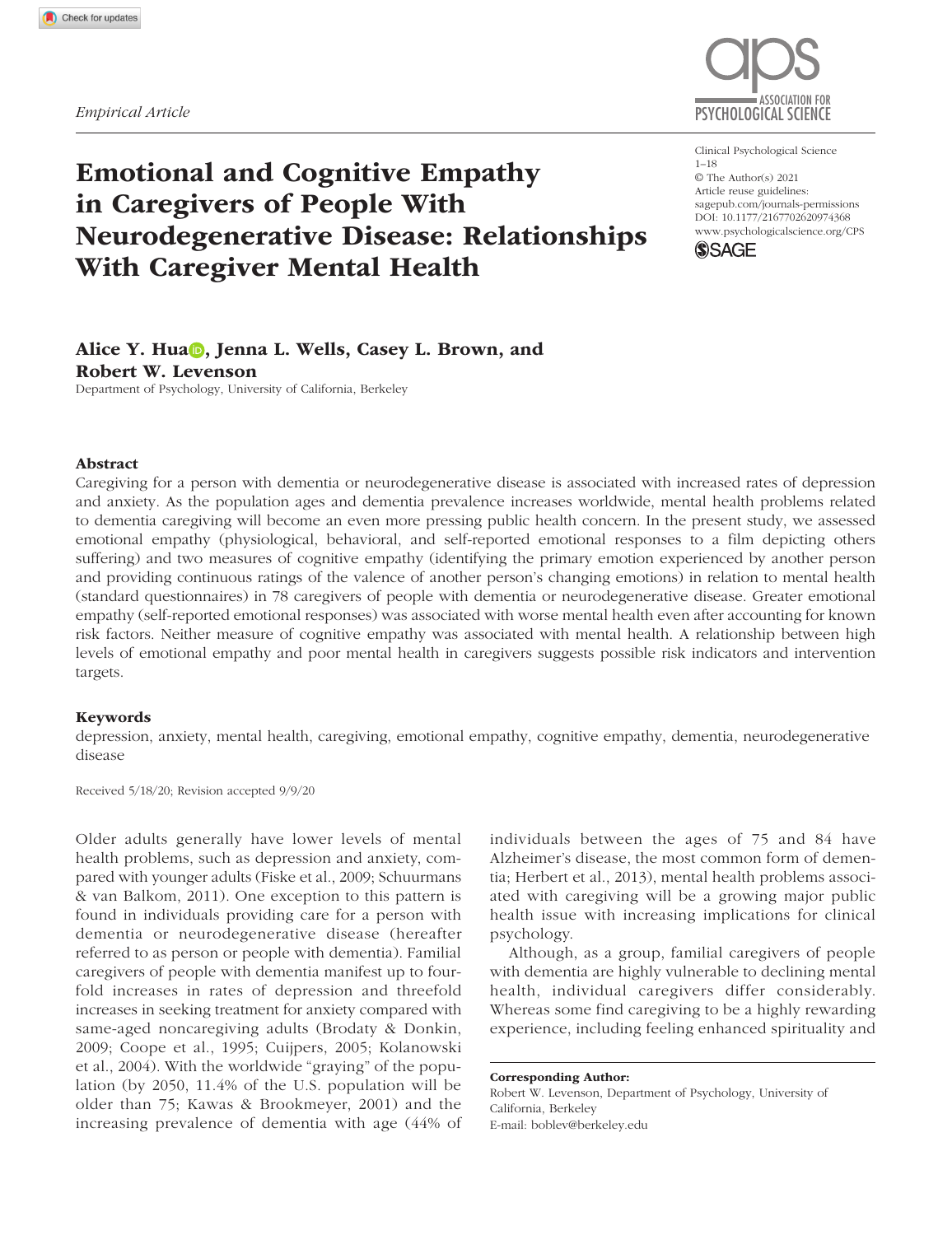a greater sense of fulfillment and purpose (Abdollahpour et al., 2018), others struggle with the increased burden and strain of caregiving, including being exposed to the suffering of a loved one (Monin & Schulz, 2009; Richardson et al., 2013). This variation among caregivers underscores the importance of identifying factors that are associated with declining mental health in caregivers. Such factors can help identify caregivers who are at heightened risk for developing mental health problems and suggest potential intervention targets to prevent new mental health problems and reduce the severity of existing ones.

# Vulnerabilities to Poor Mental Health in Caregivers

Studies on individual differences in the negative effects of familial caregiving have identified specific characteristics belonging to people with dementia. An emerging consensus suggests that greater severity of the behavioral and psychological symptoms (including emotion-related behaviors such as agitation and apathy) of people with dementia are worse for caregiver health than cognitive (e.g., memory loss) or functional (e.g., loss of mobility) symptoms (Ornstein & Gaugler, 2012; Schulz et al., 1995). In our research, for example, we have found that declines in emotional functioning in people with dementia, including reduced empathy (Brown et al., 2018; Brown, Wells, et al., 2020), altered emotional reactivity (Chen et al., 2017; Lwi et al., 2018), and diminished emotion regulation (Otero & Levenson, 2017), are associated with poorer caregiver health and well-being. Together, these findings suggest that declining emotional functioning in people with dementia is an important risk factor for poor mental health outcomes in caregivers.

In addition to these risk factors related to people with dementia, a number of demographic, financial, and social variables have also been linked to poor health in familial caregivers. Meta-analyses suggest that being (a) the spouse of a person with dementia, (b) a woman (i.e., experiencing sexism), (c) a member of a systemically oppressed race (i.e., experiencing racism), (d) low in socioeconomic status (i.e., having fewer resources, experiencing classism), and (e) more socially isolated are all associated with negative outcomes in caregivers (Brodaty & Donkin, 2009; Schulz et al., 1995; Young et al., 2020).

Many studies have robustly characterized the negative psychological effects of caregiving experienced by health care providers and family members of people with dementia (e.g., Kokkonen et al., 2014; Schulz et al., 2020) and characterized familial caregivers' emotion-related experiences during caregiving (e.g., compassion fatigue, coping strategies to reduce stress; Day & Anderson, 2011; van Knippenberg et al., 2018). However, familial caregivers' emotional experiences or emotional functioning (which we conceptualize as emotional reactivity, emotion regulation, and empathy; Levenson et al., 2008) have largely not been investigated as a basis for predicting adverse caregiver mental health outcomes. Because of the importance of one's own emotional functioning in relation to one's mental health (Gross et al., 2019), we sought to examine this relationship in familial caregivers.

Studies that have examined the relationship between caregiver emotional functioning and their mental health suggest that negative emotional reactivity and poor emotion regulation relate to negative caregiver outcomes. For example, caregiver propensity to experience negative emotions or a negative attitude toward caregiving relates to worse psychological outcomes (Safavi et al., 2017; Shim et al., 2012). We have found that caregivers who have the short-short variant in the serotonin transporter gene, which is thought to be related to greater emotional reactivity (Belsky & Pluess, 2009; Gyurak et al., 2013; Haase et al., 2015), show a relationship between low empathy in the person with dementia and low psychological well-being in the caregiver, whereas others who do not have this variant do not show such an association (Wells et al., 2019). Moreover, work from our laboratory has shown that poor emotionregulation ability in caregivers relates to their having higher levels of anxiety (Wells et al., 2020). In the present study, we focused on empathy; despite the strong evidence for the important role played by low empathy in the person with dementia in poor caregiver mental health (Brown et al., 2018; Hsieh et al., 2013), empathy in familial caregivers in relation to their own mental health has not been well studied.

# Empathy as a Risk Factor for Poor Caregiver Mental Health

The ability to know, feel, and respond appropriately to what others are feeling (Levenson & Ruef, 1992) is often referred to as *empathy*. Empathy can be broken down into emotional and cognitive facets. *Emotional empathy* refers to the ability to feel or share others' emotional states, whereas *cognitive empathy* refers to the ability to know or understand another person's emotions (Decety & Jackson, 2006; Preston & de Waal, 2002; Singer & Lamm, 2009; Zaki et al., 2009).

Emotional and cognitive empathy are both beneficial in many contexts (Morelli et al., 2017; Wei et al., 2011). However, in the context of providing care for a loved one undergoing a distressing life experience, these facets of empathy may have quite different relationships with caregiver mental health (Lee et al., 2001). When a person with dementia experiences distress, a caregiver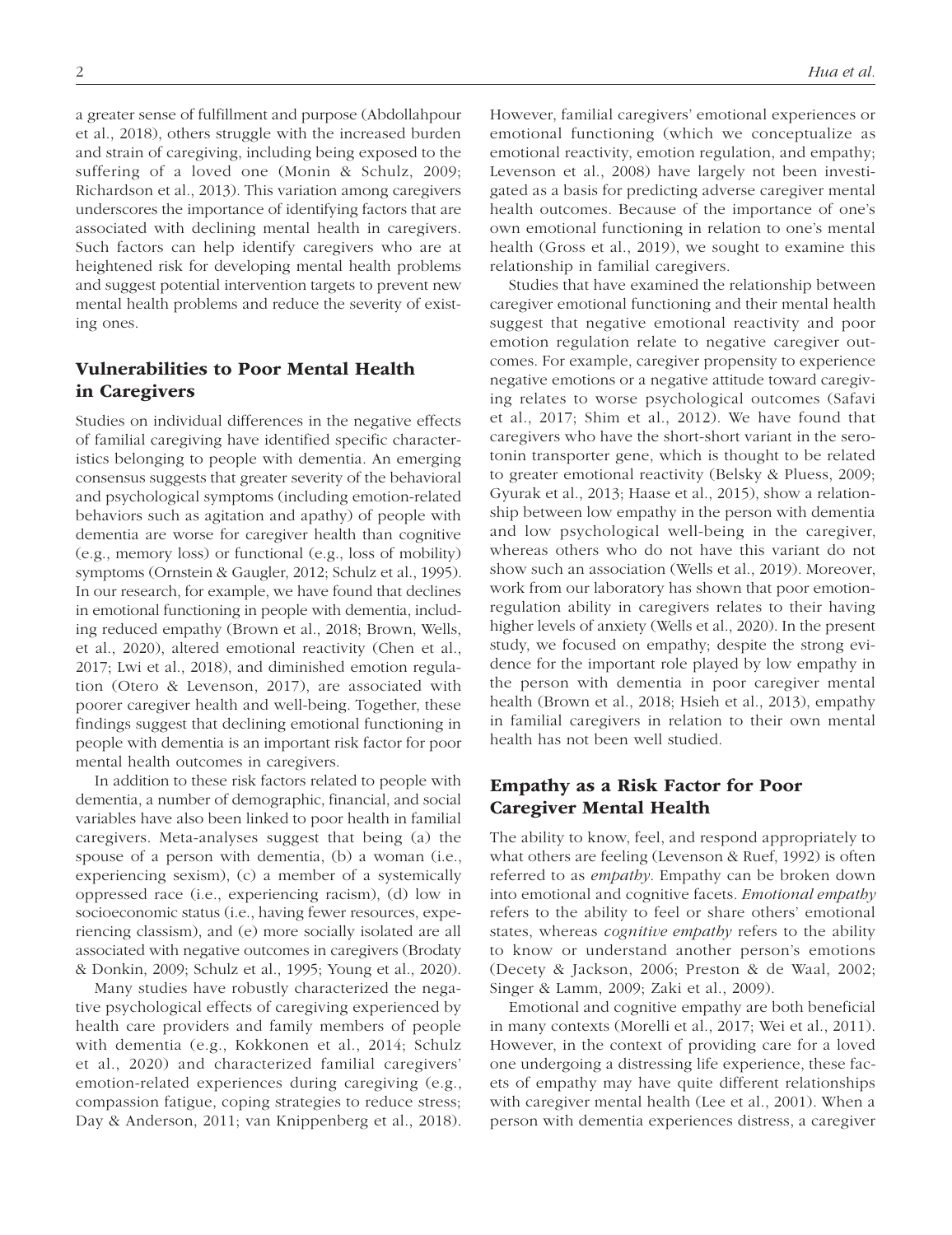with high emotional empathy may feel or share the person's distress, which can lead to the caregiver being overwhelmed by the caregiver's own sense of distress, making high emotional empathy problematic for caregivers by increasing their distress vicariously. In contrast, a caregiver with high cognitive empathy may accurately know or understand that the person with dementia has a higher need for care, which can lead to more effective ways of helping the person in their care and to reduced burden for caregivers.

In line with these ideas, professional health care providers with greater emotional empathy are especially prone to share others' distress. When exposed to high levels of negative emotions in stressful environments, providers can develop empathy burnout and emotional exhaustion (Decety & Fotopoulou, 2014; Figley, 2011). On the other hand, greater cognitive empathy (operationalized as perspective-taking or understanding others' emotions using trait empathy measures, such as the Interpersonal Reactivity Index or Jefferson Scale of Empathy; Davis, 1983; Hojat et al., 2001) in professional health care providers (e.g., physicians, nurses) has been associated with beneficial patient outcomes (patient satisfaction, control of hemoglobin A1C in diabetic patients; Blatt et al., 2010; Hojat et al., 2011) and provider outcomes (compassion satisfaction; Gleichgerrcht & Decety, 2013). These tensions between different kinds of empathy are also found in early psychotherapy theory and research (Rogers, 1951, 1957), in which effective psychotherapists were thought to be able to understand clients' emotional states accurately without becoming enmeshed and emotionally overinvolved.

Despite these provocative insights from previous work, researchers have rarely examined familial caregivers' emotional and cognitive empathy in relation to their own mental health. One study found that higher emotional empathy in caregivers was associated with lower life satisfaction and that higher cognitive empathy was associated with greater life satisfaction (Lee et al., 2001). In another study (Jüttenet al., 2019), higher emotional empathy in caregivers was associated with greater anxiety; cognitive empathy was associated with depression in a curvilinear fashion, such that highest levels of cognitive empathy predicted the lowest levels of depression.

In these two prior studies of the relationship between caregiver empathy and mental health, empathy was measured using self-report inventories, which can be susceptible to several forms of bias (Levenson & Ruef, 1992; Murphy & Lilienfeld, 2019). To our knowledge, no prior studies of caregiver empathy and mental health have used laboratory-based measures of caregiver empathy. Laboratory assessments of emotional empathy typically measure participant responses (physiology, behavior, self-reported emotional experience) to viewing others who are experiencing powerful negative emotions, such as emotional pain or distress (Hein & Singer, 2008; Lamm et al., 2011; Marsh, 2018). Laboratory assessments of cognitive empathy typically ask participants to label or track others' emotions, and accuracy is judged against an external criterion, such as ratings by the target person or a panel of experts (Goodkind et al., 2012; Ickes, 1997; Levenson & Ruef, 1992; Ruef & Levenson, 2007; Zaki et al., 2009). Whereas these laboratory assessments use forms of self-report responses (e.g., ratings of emotional experience in response to viewing others suffering or reporting on what they think someone else feels), these self-report empathy measures capture a more immediate feeling or understanding of others' emotional states. Such responses may be less susceptible to variation in metacognitive insight about empathic abilities compared with traditional trait empathy measures (Murphy & Lilienfeld, 2019). Furthermore, because heightened negative emotional reactivity has been independently associated with poor caregiver mental health (Safavi et al., 2017) and because greater emotional reactivity may help individuals feel or understand others' emotional states (Rueckert et al., 2011), accounting for the potential influence of caregivers' emotional reactivity to a negative or aversive stimulus will help determine whether findings are specific to empathy. Applying these approaches could greatly increase understanding of the role that caregiver empathy plays in accounting for individual differences in caregiver mental health.

# The Present Study

In the present study, we aimed to understand the relationships between laboratory-based measures of caregiver emotional and cognitive empathy and caregiver mental health measured using standard questionnaires. We measured caregivers' general ability to feel or share others' emotion states (emotional empathy) and to know or understand others' emotional states (cognitive empathy). Emotional empathy was assessed by measuring physiological, behavioral, and self-reported emotional responses to a film depicting others suffering. Cognitive empathy was assessed both by having participants identify the primary emotion experienced by a target character in a film and by having them provide continuous ratings of the valence of a person's changing emotions. To control for individual differences in emotional reactivity, we measured caregivers' selfreported emotional response to an aversive emotional stimulus (a sudden, unexpected loud noise) and used it as a covariate in our analyses. By examining laboratory measures of emotional and cognitive empathy in relation to caregiver mental health, our study has the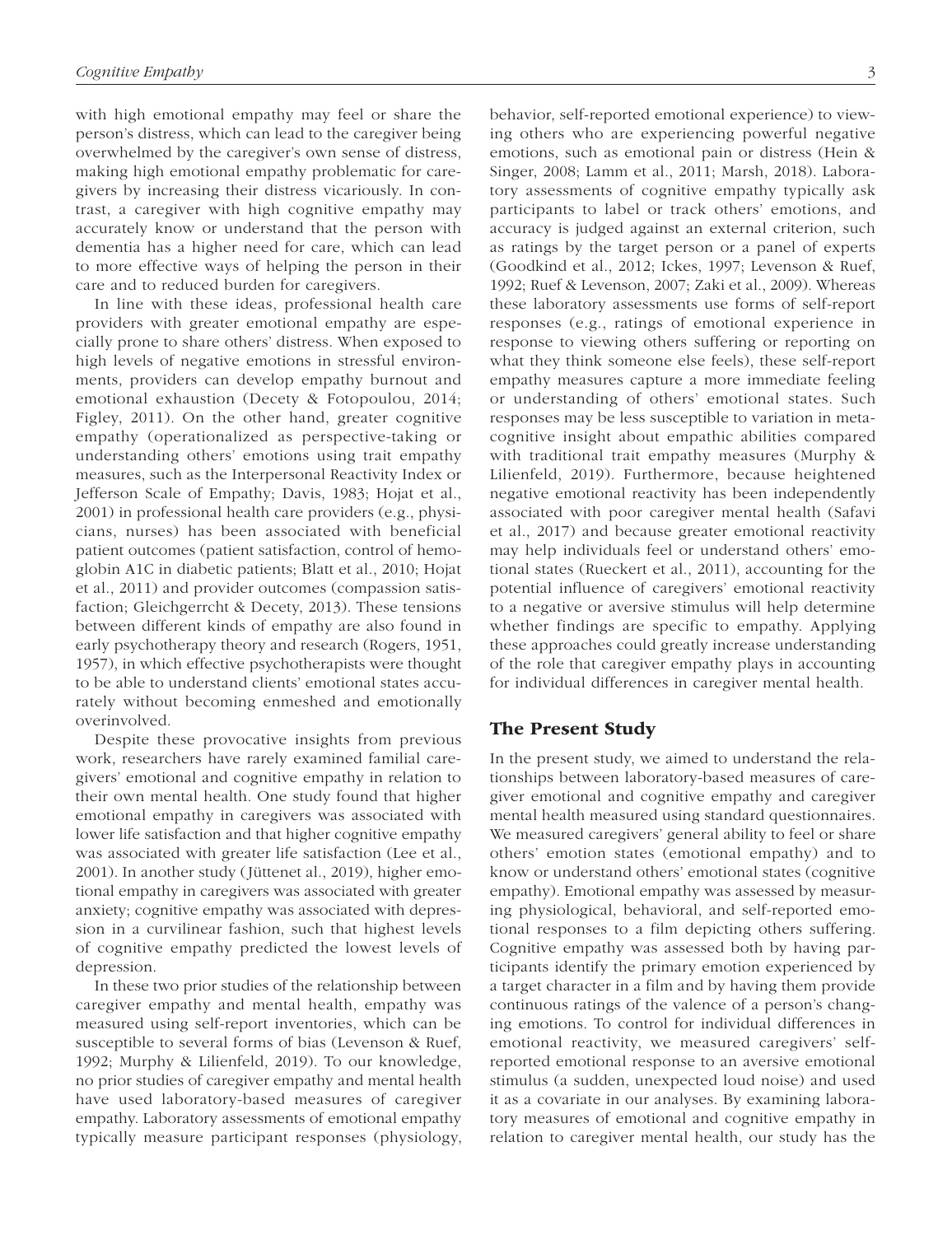potential to further caregiving research by identifying a specific aspect of caregiver emotional functioning that may place caregivers at greater risk for developing poor mental health.

Our primary hypothesis was that greater emotional empathy in caregivers would be associated with worse caregiver mental health. We reasoned that caregivers with greater emotional responses to the suffering of others in our laboratory task would also have greater emotional responses to the declines and suffering of the person with dementia who is in their care. We reasoned that greater sensitivity to the suffering of others, combined with the other stressors and burdens involved in caregiving, would create a fertile breeding ground for symptoms of anxiety and depression. Because cognitive empathy does not engender this kind of additional suffering, we did not expect greater cognitive empathy in our laboratory tasks to be related to worse caregiver mental health.

We did not have a priori hypotheses as to which aspect of emotional empathy would be most strongly associated with caregiver mental health. Because we conceptualize emotional responses as having physiological, behavioral, and self-report components (Levenson et al., 2008) and because laboratory measures of emotional empathy have not yet been examined in relation to caregiver mental health, we wanted to determine which aspect of emotional empathy would be most strongly related to caregiver mental health.

# Method

## *Participants*

Seventy-eight people with dementia and their familial or close caregivers participated in a study of emotional functioning at the Berkeley Psychophysiology Laboratory at the University of California, Berkeley (UCB). Participants were recruited at the Memory and Aging Center at the University of California, San Francisco (UCSF), where individuals with dementia or neurodegenerative disease underwent a full diagnostic evaluation, including neurological, neuropsychological, and neuroimaging assessment. At the UCSF assessment, caregivers were told about the Berkeley study and, if they expressed interest, were subsequently contacted to schedule a laboratory session. All participants, or their legal guardians when appropriate, provided consent for their participation. All procedures for obtaining consent and all study procedures were approved by the Committee for the Protection of Human Subjects at UCB.

Caregivers were 64.5 years old on average, predominantly spouses of people with dementia seen at UCSF (92.3%), women (60.3%), White (83.3%), and highly educated (71.7% with at least 16 years of education). At UCSF, people with dementia were diagnosed according to consensus criteria (Armstrong et al., 2013; Budka et al., 1995; Gorno-Tempini et al., 2011; Klockgether, 2010; Litvan et al., 1996; McKeith, 2004; McKhann et al., 2011; Rascovsky et al., 2011). The sample of 78 people with dementia included (a) 33 with frontotemporal dementia (FTD), which includes three clinical syndromes that affect socioemotional and language functioning (16 behavioral variant FTD, nine nonfluent variant primary progressive aphasia, eight semantic variant primary progressive aphasia); (b) 11 with Alzheimer's disease (AD), which predominantly affects memory functioning; (c) 25 with diagnoses that were characterized by motor symptoms, including nine with corticobasal syndrome, two with dementia with Lewy body disease, one with Parkinson's disease, one with prion disease, 11 with progressive supranuclear palsy, and one with spinocerebellar ataxia; and (d) nine at risk for developing dementia, including five with mild cognitive impairment (MCI) and four relatives of a person with FTD. For more details on demographics of caregivers and people with dementia, see Table 1.

# *Procedure*

Upon arrival at UCB, all participants (people with dementia and caregivers) reviewed the procedures for the day and completed the consent forms. People with dementia and caregivers were then seated in separate rooms, and noninvasive physiological sensors (see more details below) were attached to participants to monitor their physiological responses. Participants sat in a chair facing a 21-in. color monitor. Video recordings of participants' heads and torsos were obtained using a remote-controlled camera that was partially hidden from view. Participants completed a daylong laboratory session designed to provide a comprehensive assessment of multiple aspects of emotional functioning, including emotion recognition, emotional reactivity, and emotion regulation (Levenson et al., 2008).

In the present study, we focused on caregiver data from four specific tasks (described below), including assessments of cognitive empathy (two tasks), emotional empathy, and emotional reactivity.

### *Apparatus and measures*

*Rating dial.* The rating dial (Ruef & Levenson, 2007) consisted of a small metal box with a knob and attached pointer that rotated through a 180° semicircle. The semicircle was divided into nine equal divisions labeled with descriptors of "very bad" (shown with a schematic frowning face) at the far left, "neutral" (shown with a schematic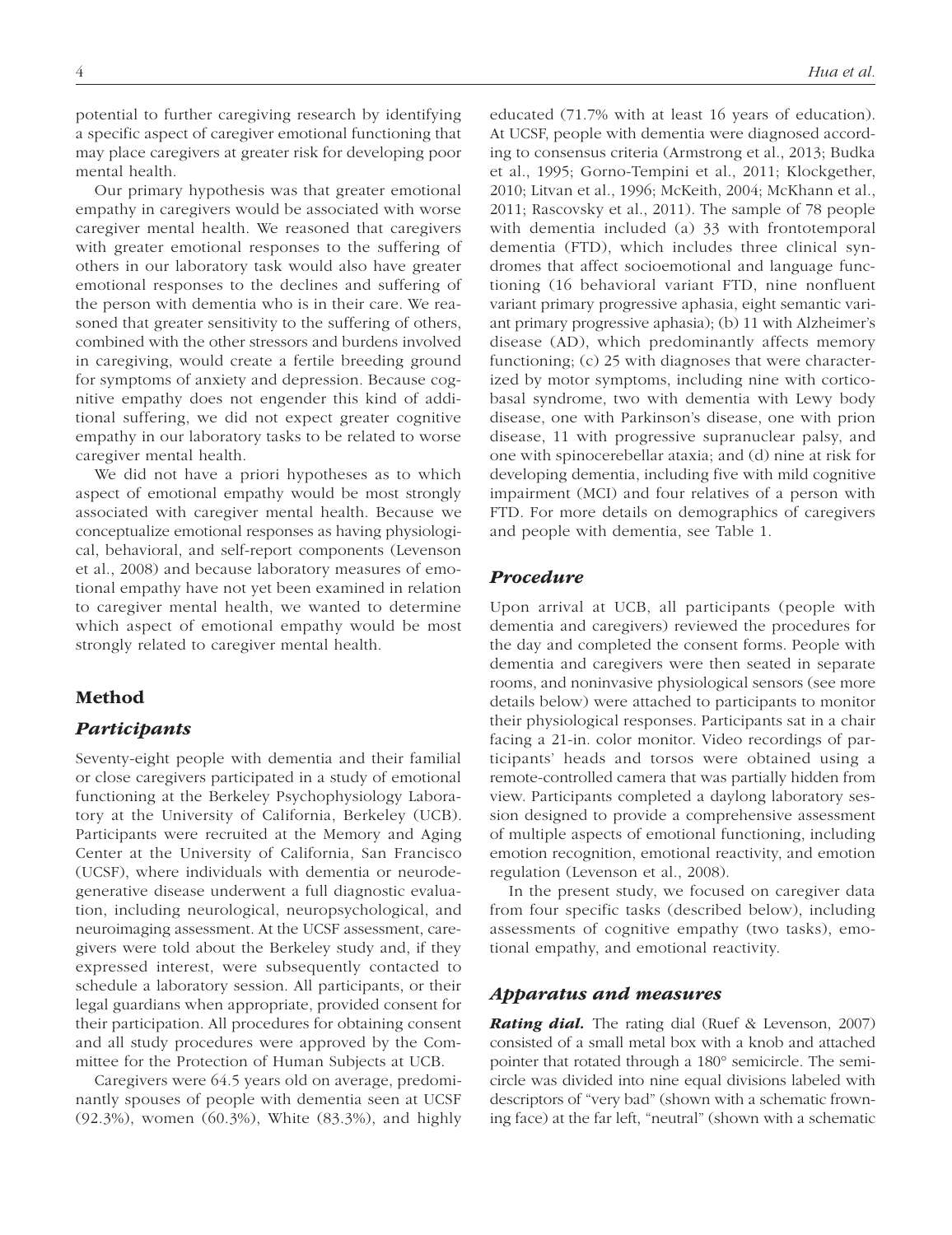| Statistic                               | <b>PWDs</b>             | Caregivers              |  |  |
|-----------------------------------------|-------------------------|-------------------------|--|--|
| Age (years)                             | $M = 62.60$ (SD = 8.69) | $M = 64.52$ (SD = 9.26) |  |  |
| Gender (% women)                        | 43.3                    | 60.3                    |  |  |
| Race/ethnicity $(n)$                    |                         |                         |  |  |
| Native American/Alaska Native           | $\overline{2}$          | $\theta$                |  |  |
| East or Southeast Asian/Asian American  | 4                       | 5                       |  |  |
| Black/African American/Afro-Caribbean   | 1                       | 1                       |  |  |
| Latine/Chicane/Hispanic                 | 4                       | 3                       |  |  |
| Multiracial                             | 3                       | 4                       |  |  |
| Native Hawaiian/Pacific Islander        | 1                       | $\overline{0}$          |  |  |
| White                                   | 63                      | 65                      |  |  |
| Caregiver education $(n)$               |                         |                         |  |  |
| High school                             |                         | 7                       |  |  |
| 2-year college                          |                         | 15                      |  |  |
| 4-year college                          |                         | 29                      |  |  |
| Master's degree                         |                         | 15                      |  |  |
| PhD, MD, or other professional degree   |                         | 12                      |  |  |
| Caregivers                              |                         |                         |  |  |
| Relationship to the PWD (% spouse)      |                         | 92.3%                   |  |  |
| Severity of anxiety symptoms (BAI)      |                         | $M = 7.06$ (SD = 7.60)  |  |  |
| Severity of depression symptoms (CES-D) |                         | $M = 12.12$ (SD = 9.24) |  |  |
| <b>PWD</b>                              |                         |                         |  |  |
| Diagnosis                               |                         |                         |  |  |
| <b>FTD</b>                              | 33                      |                         |  |  |
| AD                                      | 11                      |                         |  |  |
| Motor disease                           | 25                      |                         |  |  |
| MCI or family member of person with FTD | 9                       |                         |  |  |
| Disease severity (CDR)                  | $M = 3.96$ (SD = 2.71)  |                         |  |  |
| Cognitive functioning (MMSE)            | $M = 24.82$ (SD = 4.81) |                         |  |  |

Table 1. Sociodemographic Characteristics and Clinical Variables

Note:  $N = 78$ . Values are *n*s unless otherwise noted. PWD = person with neurodegenerative disease or dementia; BAI = Beck Anxiety Inventory (Steer & Beck, 1997); CES-D = Center for Epidemiological Studies Depression Scale (Radloff, 1977); FTD = frontotemporal dementia; AD = Alzheimer's disease; MCI = mild cognitive impairment; CDR = Clinical Dementia Rating Scale (Morris, 1993); MMSE = Mini-Mental State Examination (Folstein et al., 1975).

neutral face) in the middle, and "very good" (shown with a schematic smiling face) at the far right. The dial generated a voltage that reflected the dial position; a computer sampled the voltage every 3 ms and calculated the average dial position every second. The rating dial was located near the participant's dominant hand.

**Physiology.** In line with psychophysiology standard practices (Mendes, 2009), physiological measures were monitored continuously to capture reactivity (e.g., differences in physiological activity during resting baseline periods and trial periods) for various tasks. We used a system consisting of Biopac amplifier modules, a computer with analog-to-digital capability, and an online data acquisition and analysis software package (written by R. W. Levenson). The program computed second-by-second averages for the following measures: (a) heart rate interbeat interval was the time interval in milliseconds between successive R waves, using Beckman miniature

electrodes with Redux paste that were placed on opposite sides of the participants' chest; (b) finger pulse amplitude—a photoplethysmograph (UFI, Morro Bay, CA) recorded the amplitude of blood volume in the finger using a photocell taped to the distal phalanx of the index finger of the nondominant hand; (c) finger pulsetransmission time—the time interval in milliseconds was calculated between the R wave of the electrocardiogram and the upstroke of the peripheral pulse at the finger site, recorded from the distal phalanx of the index finger of the nondominant hand; (d) ear pulse-transmission time a photoplethysmograph (UFI) recorded the volume of blood in the ear to measure transmission time between the R waves of the electrocardiogram signal and the upstroke of pulse at the ear; (e) systolic and diastolic blood pressure—a cuff placed on the ring finger of the participant's nondominant hand calculated blood pressure on every heartbeat using a finger blood pressure monitor (Ohmeda 2300 Finapres; Finapres, Englewood,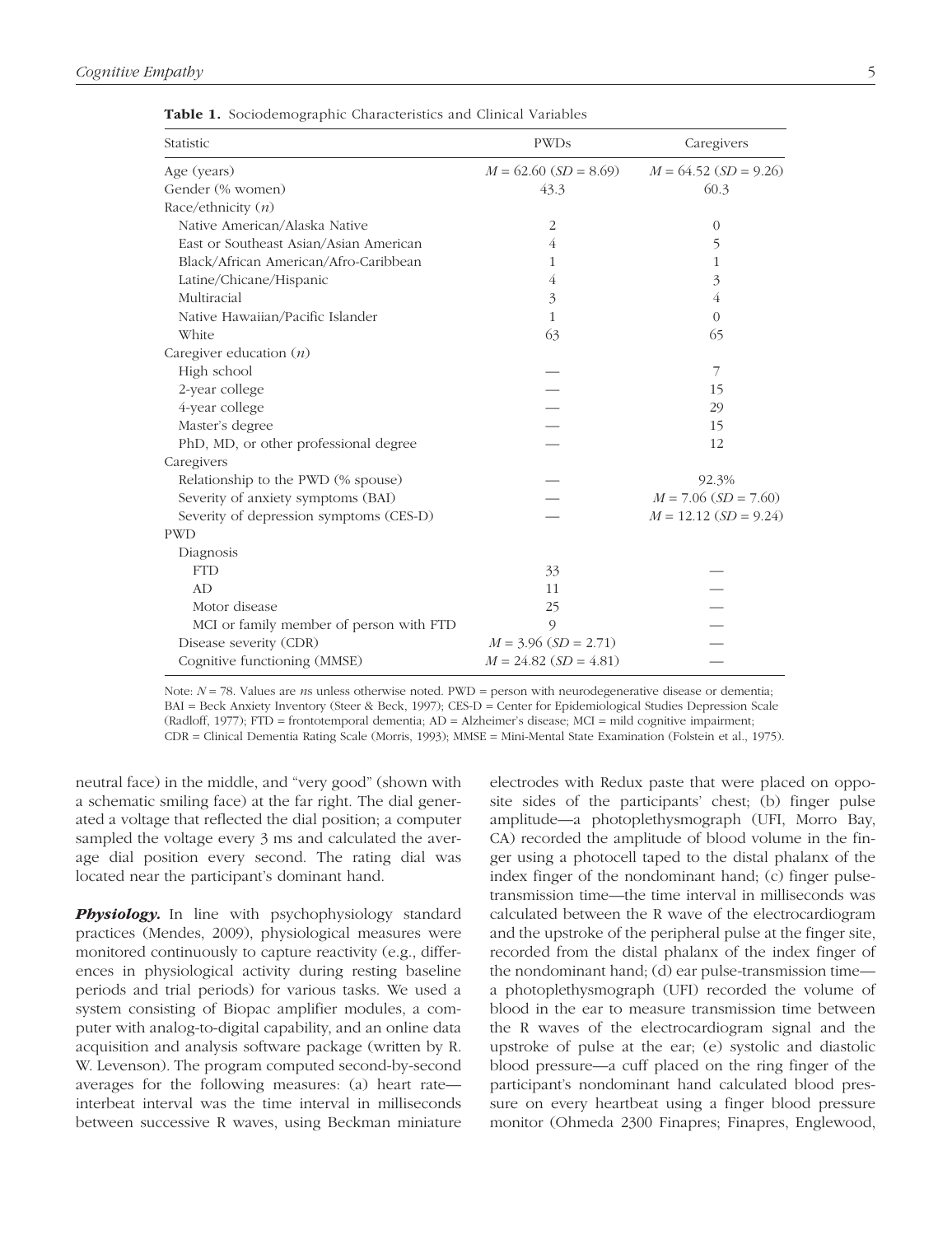CO); (f) skin conductance level—the electrical conductance of the skin was computed using a constant voltage device to pass voltage between Beckman regular electrodes on the ring and index fingers of the nondominant hand to calculate the sweat response; (g) somatic activity the amount of overall movement was computed using an electromechanical transducer attached to the platform of the participant's chair; and (h) respiration rate—the intercycle interval was the time interval in milliseconds between breaths calculated using a pneumatic bellows stretched around the thoracic region.

These nine measures were selected to sample the major autonomic (cardiovascular, electrodermal, respiratory) and somatic systems associated with emotional responding. For each measure, the average of the resting baseline period was subtracted from the average obtained during the task period to create a difference score for physiological reactivity (length of baseline and task period detailed below). Averages for each physiological reactivity score were normalized, reversescored if necessary (so that larger values reflected greater physiological arousal), and then averaged. The use of this kind of composite measure, which helps control for Type I error, has been described in detail in several of our other publications (Sturm et al., 2006; Verstaen et al., 2016).

*Facial behavior.* Trained coders rated recordings of participants' facial behavior using the Emotional Expressive Behavior coding system (Gross & Levenson, 1993). Facial behavior was coded second by second for nine emotional facial behaviors (anger, disgust, happiness/ amusement, contempt, sadness, embarrassment, fear, surprise, and confusion) on an intensity scale ranging from 0 to 3.

## *Laboratory tasks*

*Cognitive empathy: emotion-recognition task.* Participants watched a series of 11 film clips that were developed to assess ability to recognize specific emotions (Goodkind et al., 2015). Each film clip (approximately 35 s in length) showed a character experiencing a positive (affection, amusement, calmness, enthusiasm), negative (anger, disgust, fear, sadness), or self-conscious emotion (embarrassment, pride, shame) and was preceded by a 30-s baseline period during which an "X" was displayed on the monitor. After watching each film clip, participants were shown a picture of the target character displaying a neutral expression and were asked to identify the emotion the target character felt most strongly from a list of the 11 emotions.

Accuracy on this task was calculated by summing correct answers across film clips, for a minimum score of 0 and a maximum score of 11.

*Cognitive empathy: dynamic-tracking task.* Participants watched videos of two different heterosexual married couples having conversations. These conversations were selected from a study that followed couples longitudinally (Levenson et al., 1993; Verstaen et al., 2018) and had been used previously to study empathy in young, middle-aged, and older adults (Sze, Goodkind, et al., 2012). For each video, participants were asked to focus on rating the emotions of a target spouse (i.e., the wife or husband) who was highlighted with a green dot above the head. Using the rating dial, participants rated the valence of the emotion being experienced by the target person by moving the rating dial continuously to indicate how positive or negative they believed the target person was feeling. Each video lasted approximately 3 min.

Accuracy on this task was calculated using timelagged cross-correlations to determine the agreement between a caregiver's moment-to-moment ratings of the target person's emotions and the averaged ratings from an expert panel of graduate students trained in the Facial Action Coding, Emotional Expressive Behavioral Coding, and Specific Affect Coding systems (Coan & Gottman, 2007; P. Ekman & Friesen, 1978; Gross & Levenson, 1993). To allow for differences in processing speed, we followed methods previously used with this task (Brown et al., 2018) in which the maximum correlation coefficient was selected for lags between −10 s and +10 s. Because performances for both videos on the dynamic-tracking task were correlated,  $r = .59$ ,  $t(76) =$ 6.37, *p* < .001, 95% confidence interval (CI) = [.42, .72], a composite accuracy score was calculated by averaging the maximum cross-correlation coefficient for the two videos. Higher averaged cross-correlation coefficients indicated greater accuracy on this task.

*Emotional-empathy task: film depicting suffering.* Participants watched a film clip that has been found to induce concern and distress in young, middle-aged, and older adults (Sze, Gyurak, et al., 2012). The film consists of images of people in Darfur suffering from starvation and disease. The film lasted 120 s and was preceded by a 60-s baseline period during which an "X" was displayed on the monitor. After the film, participants rated (on a scale from 0 to 2) how much they felt 10 positive and negative emotions (affection, fear, amusement, anger, shame, disgust, embarrassment, enthusiasm, pride, surprise) as well as concern and distress.

Physiological responses to the film were computed by subtracting the average level of each measure during the prefilm baseline from the average level during the last 80 s of the film, which had previously been found to produce the most intense emotional facial responses (Sze, Gyurak, et al., 2012). The responses were combined into a composite score as described above. Facial behavior was also coded during the final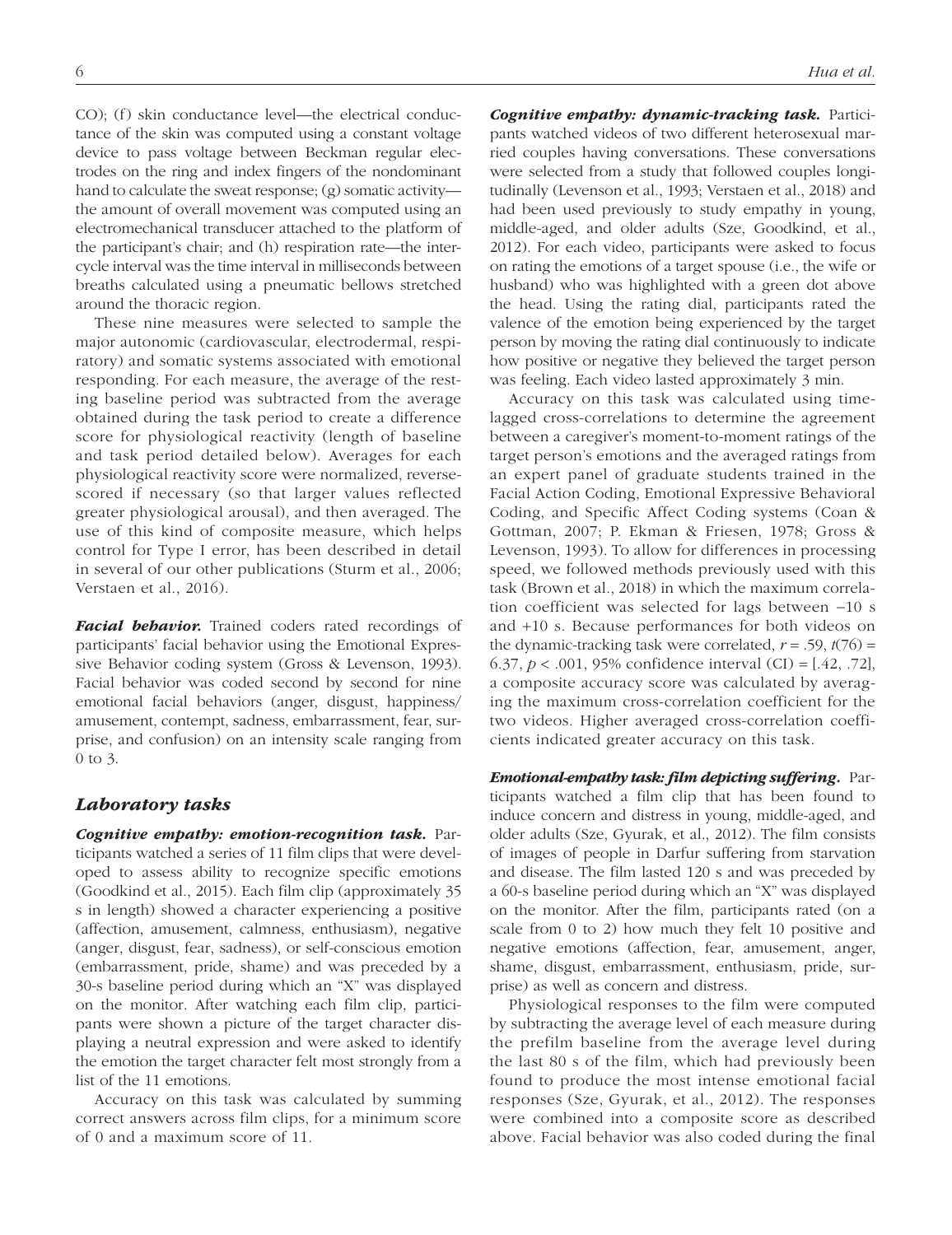| Measure                                    |     |        |        |        |        |        |
|--------------------------------------------|-----|--------|--------|--------|--------|--------|
| 1. Depression and anxiety                  | .10 | $-.01$ | $-.20$ | $.29*$ | $-.07$ | .15    |
| 2. Cognitive empathy (emotion recognition) |     | .09    | .10    | $-.20$ | .03    | .03    |
| 3. Cognitive empathy (dynamic tracking)    |     |        | .10    | $-.10$ | .13    | .16    |
| 4. Emotional empathy (physiological)       |     |        |        | $-.10$ | .09    | .01    |
| 5. Emotional empathy (self-reported)       |     |        |        |        | 0.0    | .22    |
| 6. Emotional empathy (facial behavior)     |     |        |        |        |        | $-.01$ |
| 7. Emotional reactivity (self-reported)    |     |        |        |        |        |        |

Table 2. Correlation Coefficients Between Measures of Caregiver Mental Health, Cognitive Empathy Emotional Empathy, and Emotional Reactivity

\**p* < .05.

80 s of the film. A composite measure of negative facial behavior was obtained by summing the intensity scores for seven negative emotion codes (sadness, confusion, anger, fear, surprise, contempt, and disgust). Intercoder reliability was high (intraclass correlation coefficient = .83). Self-reported emotional experience was calculated by summing the total reported intensity for seven negative and two caring emotions (fear, anger, surprise, sadness, disgust, shame, distress, affection, concern).

*Emotional reactivity: acoustic-startle task.* Participants were told to relax and watch the computer screen. An "X" was displayed on the screen when the pretrial baseline began and remained in view for 60 s. A loud startle stimulus (115-dB, 100-ms burst of white noise) was then presented without warning using speakers located behind the participant. Participants sat through a 60-s poststartle period during which an "X" was presented on the screen. After the poststartle period, participants rated on a scale from 0 to 2 how much they felt 10 positive and negative emotions (affection, fear, amusement, anger, shame, disgust, embarrassment, enthusiasm, pride, surprise). We used this task, which has been used previously with participants of all ages (Levenson et al., 2008; Soto et al., 2005; Sturm et al., 2006), to provide a measure of emotional reactivity to an aversive stimulus that is experienced directly rather than vicariously (as with the film depicting suffering).

Self-reported emotional experience was calculated by summing the total intensity for the seven emotions that are typical responses to the startle task (Sturm et al., 2006): surprise, sadness, anger, fear, disgust, embarrassment, and amusement. Because laboratory sessions ended early as a result of participant fatigue or caregivers declining to participate in all tasks, data on this task were obtained from only 68 participants. Physiology and facial behavior were also recorded during this task; however, these data were not used in analyses (see below).

*Correlations between laboratory tasks.* Table 2 displays correlations between laboratory measures. Figure S1 in the Supplemental Material available online displays the distributions of these laboratory measures.

*Validity for laboratory tasks.* The emotion-recognition task has criterion validity because it is correlated with performance on standardized emotion-recognition tasks using standardized photographs of emotional facial expressions (Goodkind et al., 2015). Whereas the emotionrecognition film task captures recognition of discrete emotion states, the dynamic-tracking task captures recognition of emotional valence over time. We expect these two different cognitive empathy tasks to capture different aspects of recognizing emotion. The dynamic-tracking task shows discriminant validity because it is not correlated with performance on the emotion-recognition task (as noted above). This discriminant validity was also demonstrated in a previous study in which performance on the dynamic-tracking task is not correlated with performance on recognizing emotion from standardized photographs of emotional facial expressions (Sze, Gyurak, et al., 2012). The emotional-empathy task has content validity because the film was selected to induce negative and caring emotions for others, emotional experiences this film has been shown to effectively induce (Lwi et al., 2019; Sze, Gyurak, et al., 2012). Furthermore, the emotional-reactivity task has content validity because responses to the acoustic startle have well-characterized and welldocumented emotional responses (P. Ekman et al., 1985; Roberts et al., 2004; Sturm et al., 2006).1

## *Other measures*

*Disease severity in people with dementia.* At UCSF, the Clinical Dementia Rating Scale (CDR) was completed using a semistructured interview conducted by clinicians with caregivers (Morris, 1993). The CDR assesses functional performance in six domains: (a) memory, (b) orientation,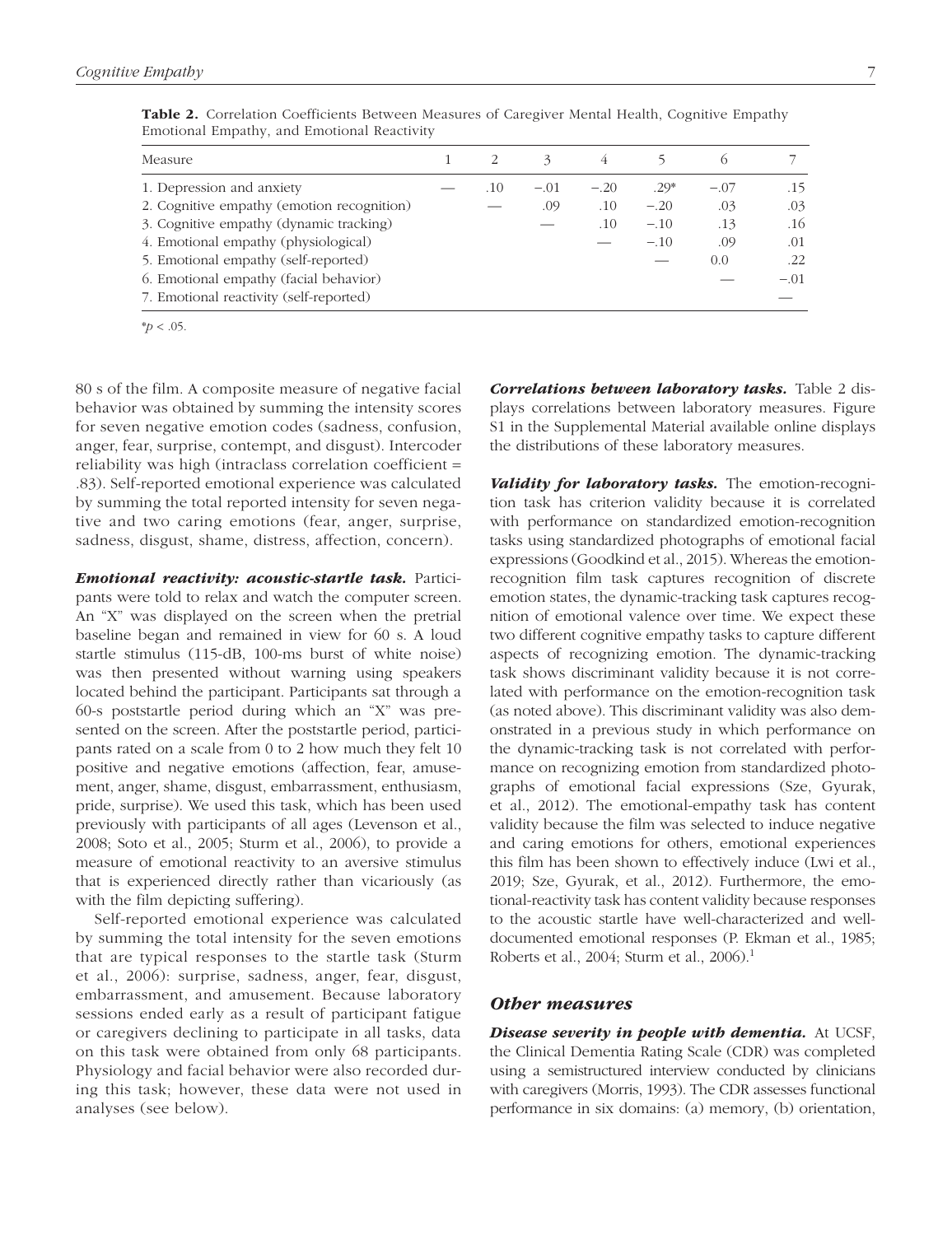(c) judgment and problem-solving, (d) community affairs, (e) home and hobbies, and (f) personal care. Scores in each domain range from 0 (*none*) to 3 (*severe*) and are summed to create a composite score, ranging from 0 to 18; higher scores indicate greater disease severity. This measure is often used to stage disease severity in individuals with dementia (Morris, 1997; M. M. Williams et al., 2013). The CDR has been validated against neuropathology data (Berg et al., 1993) and demonstrates good reliability (Burke et al., 1988).

*Cognitive impairment in people with dementia.* At UCSF, the Mini-Mental State Examination (MMSE) was administered to assess the severity and progression of cognitive impairment (Folstein et al., 1975). This exam evaluates several domains of cognitive functioning: (a) orientation, (b) visuospatial construction, (c) language, (d) concentration or attention, (e) working memory, and (f) memory recall. A total score is calculated, ranging from 0 to 30; lower scores indicate greater cognitive impairment. This measure is often used to detect dementia and stage disease course (O'Bryant, Humphreys, et al., 2008; O'Bryant, Waring, et al., 2008). The MMSE has demonstrated good reliability and validity for grading cognitive impairment (Tombaugh & McIntyre, 1992).

*Caregiver mental health.* Within a month after the laboratory session at UCB, caregivers completed two online questionnaires to assess their mental health. Depression was measured using the Center for Epidemiological Studies Depression Scale (CES-D; Radloff, 1977), which asks respondents to rate themselves over the past week on a scale from 0 (*rarely or none of the time*) to 3 (*most or all of the time*) for 20 items (e.g., "I felt sad," "I felt lonely"). Four items were reverse-scored, and then all items were summed; higher scores indicate greater levels of depression symptoms. The CES-D has been previously validated for measuring depression in older adults (Beekman et al., 1997; Haringsma et al., 2004). Anxiety was measured using the Beck Anxiety Inventory (BAI; Steer & Beck, 1997), which asks respondents to rate themselves over the past month on a scale from 0 (*not at all*) to 3 (*a lot*) for 21 items (e.g., "Unable to relax"). Scores were summed; higher scores indicate greater levels of anxiety symptoms. The BAI has demonstrated reasonable testretest reliability and validity when used with individuals with anxiety disorders (Beck et al., 1988; Fydrich et al., 1992).

Because the CES-D and BAI were significantly correlated in our sample,  $r = .68$ ,  $t(76) = 8.14$ ,  $p < .001$ , 95% CI =  $[0.54, 0.79]$ , and to reduce the risk of Type I errors from multiple comparisons, a composite of caregiver mental health symptoms was computed by *z*scoring the CES-D and BAI and averaging these *z*-scores. Higher scores on the composite of mental health indicate greater severity of averaged depression and anxiety symptoms.

#### *Sensitivity power analyses*

Because we recruited a convenience sample to maximize our sample size, we could not conduct a priori power analyses. To determine whether our study had adequate power to detect effects, we conducted two sensitivity power analyses. For analyses with our full sample size of 78, a maximum of five predictors, an  $\alpha$ level of .05, and 80% power, we computed a medium effect size  $(f^2)$  of 0.18 (Cohen, 1988). Only 68 participants completed the acoustic-startle task (see above). For analyses with a sample size of 68, a maximum of five predictors, α level of .05, and 80% power, we computed a medium effect size  $(f^2)$  of 0.21. Thus, our study was adequately powered to detect medium effect sizes.

# *Analytic approach*

Bivariate correlations were conducted to examine (a) the relationship between caregiver cognitive empathy and caregiver mental health and (b) the relationship between caregiver emotional empathy and caregiver mental health. Then, if significant associations were found, linear regression analyses were conducted with inclusion of covariates, including relevant demographic or clinical variables (identified below) and caregiver emotional reactivity. We focused on independent significant associations from correlations to avoid potential suppressor effects in multivariate linear regression (Beckstead, 2012). Physiology, facial behavior, or selfreported emotional responses to the emotionalreactivity task were used as a covariate, depending on the type of empathy response (i.e., physiological, behavioral, or self-report) that emerged as being significantly associated with caregiver mental health.

# *Identifying covariates*

We calculated correlations between caregiver demographic variables or the person with dementia's clinical variables and caregiver mental health to identify covariates to include in our primary analyses of the relationship between caregiver emotional functioning (cognitive empathy, emotional empathy, emotional reactivity) and caregiver mental health. Potential covariates included caregiver age; caregiver gender  $(0 = man, 1 = woman);$ caregiver race, as a crude index for systemic oppression on the basis of race (given the small number of people of color, this variable was coded as  $0 =$  White,  $1 =$ people of color); caregiver education  $(0 = \text{high school})$ ,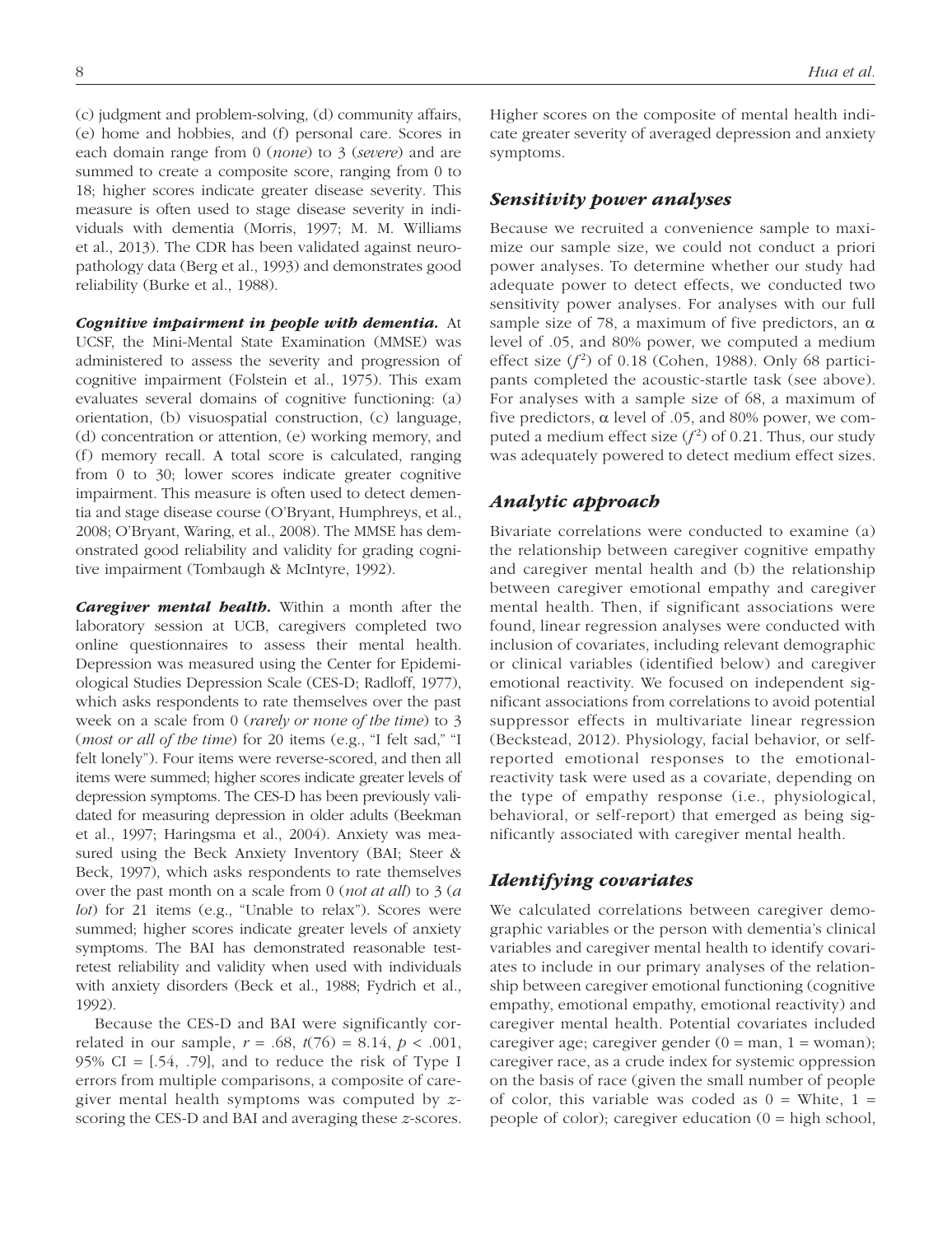

Fig. 1. Scatterplot of the sum of intensity for self-reported emotional empathy (in response to the film depicting suffering) and caregiver mental health (composite of caregiver depression and anxiety symptoms). Greater self-reported emotional empathy was associated with worse caregiver mental health. This relationship was significant in a bivariate correlation and in linear regressions accounting for caregiver race, disease severity of the person with dementia, cognitive functioning of the person with dementia, and caregiver self-reported emotional reactivity (in response to the acoustic-startle task). Note that one caregiver had a depression and anxiety composite score > 3 *SD* above the mean  $(z = 4.03)$ . All findings remained the same without this outlier. FTD = frontotemporal dementia; AD = Alzheimer's disease; Motor = motor disease.

 $1 = 2$ -year college,  $2 = 4$ -year college,  $3 =$  master's degree,  $4 = MD$ , PhD, or other professional degree); caregiver relationship to the person with dementia  $(1 =$ spouse,  $0 =$  nonspouse); diagnosis of the person with dementia (FTD, AD, or motor diseases; three variables coded as  $1 = yes$ ,  $0 = no$ ); disease severity in the person with dementia; and cognitive functioning in the person with dementia.

Caregiver race (non-White), greater disease severity in the person with dementia, and lower cognitive functioning in the person with dementia were correlated with worse caregiver mental health in our sample; thus, they were included as covariates in analyses—race: *r* = .23, *t*(76) = 2.05, *p* = .04, 95% CI = [.007, .43]; disease severity: *r* = .37, *t*(76) = 3.57, *p* < .001, 95% CI [.17, .55]; cognitive functioning: *r* = −.28, *t*(76) = −2.50, *p* = .01, 95% CI =  $[-.47, -.06]$ ).

Caregiver age, gender, education, relationship to the person with dementia, and diagnosis variables were not correlated with caregiver mental health in our sample; thus, they were not included as covariates in analyses caregiver age: *r* = −.19, *t*(76) = −1.60, *p* = .11, 95% CI = [−.41, .05]; caregiver gender: *r* = .18, *t*(76) = 1.48, *p* = .14, 95% CI = [−.06, .40]; caregiver education: *r* = .02, *t* = 0.17, *p* = .87, 95% CI = [−.20, .24]; caregiver relationship: *r* = −.10, *t* = −0.85, *p* = .40, 95% CI = [−.31, .13]; FTD diagnosis: *r* = −.02, *t* = −0.15, *p* = .88, 95% CI = [−.24, .21]; AD diagnosis: *r* = −.07, *t* = −0.62, *p* = .54, 95% CI = [−.29, .15]; motor-disease diagnosis: *r* = .10, *t* = 0.91, *p* = .37, 95% CI = [−.12, .32].

#### Results

# *Caregiver cognitive empathy and caregiver mental health*

Caregiver accuracy was not related to caregiver mental health on either the emotion-recognition task, *r* = .13, *t*(76) = 1.12, *p* = .27, 95% CI = [−.10, .34], or the dynamic-tracking task, *r* = −.01, *t* = −0.10, *p* = .91, 95%  $CI = [-23, 21]$ , was related to caregiver mental health.

# *Caregiver emotional empathy and caregiver mental health*

Caregiver self-reported emotional experience to the film depicting suffering was associated with caregiver mental health such that greater experience of negative and caring emotions was related to lower mental health, *r* = .29, *t*(76) = 2.66, *p* = .009, 95% CI = [.07, .48] (see Fig. 1). In contrast, caregiver physiological responses, *r* = −.14, *t*(76) = −1.24, *p* = .22, 95% CI = [−.35, .09], and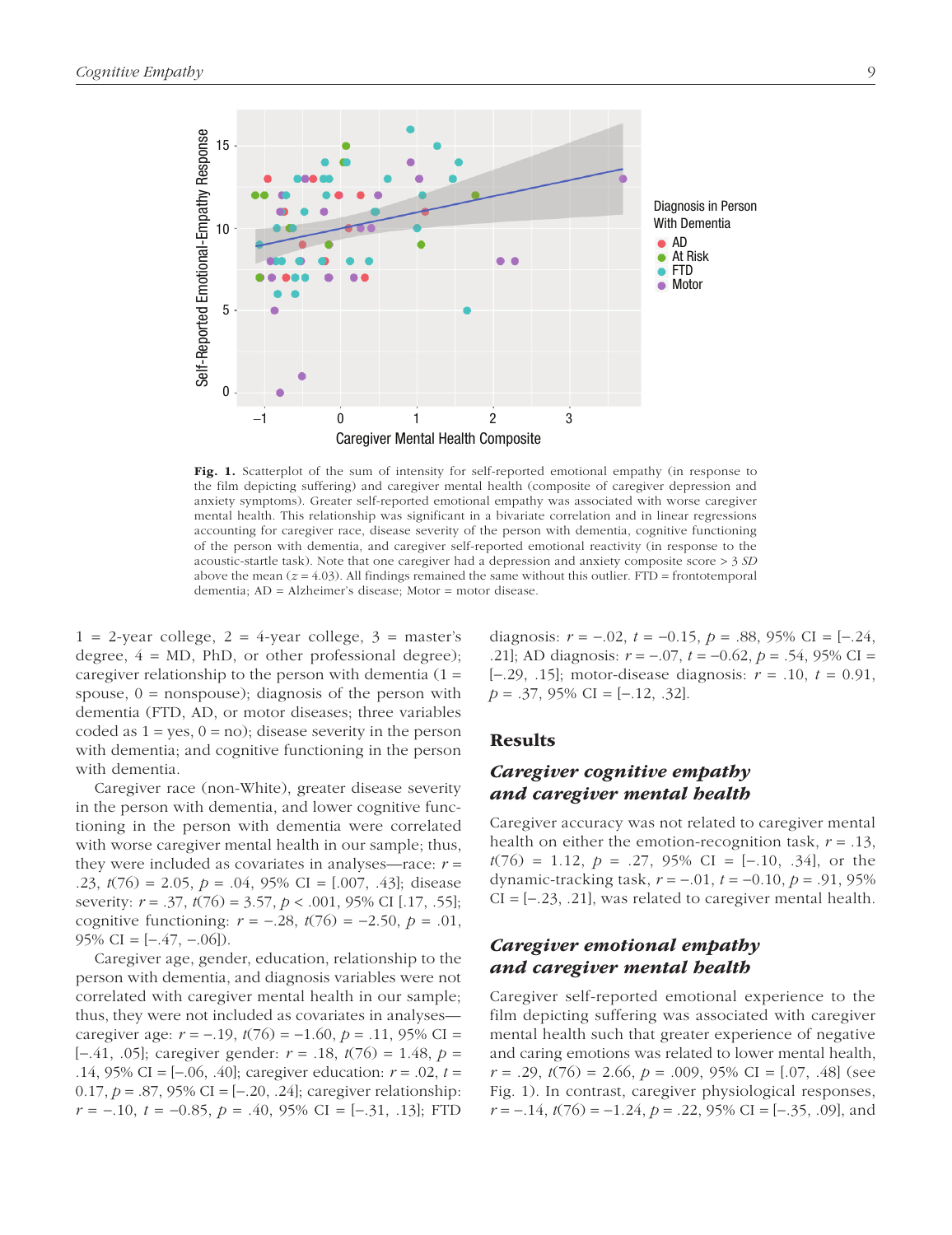facial behavior responses,  $r = -.07$ ,  $t = -0.61$ ,  $p = .55$ , 95% CI =  $[-.29, .16]$ , to the film depicting suffering were not related to caregiver mental health.<sup>2</sup>

We evaluated the robustness of the relationship between greater emotional empathy (i.e., self-reported emotional experience to film depicting suffering) and lower caregiver mental health in two ways: (a) accounting for covariates and (b) accounting for covariates and for caregiver emotional reactivity (i.e., self-reported emotional experience to the acoustic-startle task).

Accounting for covariates. We conducted a linear regression accounting for caregiver race, disease severity in the person with dementia, and cognitive functioning in the person with dementia (the variables found to be independently predictive of caregiver mental health above). When these variables were entered as covariates, greater emotional empathy (self-reported emotional experience) was still related to worse caregiver mental health,  $t(73)$  = 2.62,  $\beta = 0.25$ ,  $p = .01$ .

*Accounting for covariates and caregiver emotional* 

*reactivity.* We conducted a linear regression accounting for self-reported emotional experience to the acousticstartle task as well as caregiver race, disease severity in the person with dementia, and cognitive functioning in the person with dementia. In this analysis, caregiver emotional reactivity was not associated with caregiver mental health,  $t = 0.59$ ,  $β = 0.06$ ,  $p = .55$ . However, greater emotional empathy (self-reported emotional experience) remained associated with worse caregiver mental health,  $t(62)$  = 2.74,  $\beta = 0.30, p = .008$ .

# *Caregiver emotional empathy and mental health: depression and anxiety considered separately*

Although measures of caregiver depression and anxiety were highly correlated in our sample, for transparency, we examined relationships between caregiver emotional empathy (self-reported emotional experience) and depression and anxiety considered separately. Linear regressions accounting for caregiver emotional reactivity, caregiver race, disease severity in people with dementia, and cognitive functioning in people with dementia revealed that greater emotional empathy was associated with greater depression symptoms,  $t(62) = 2.97$ ,  $\beta = 0.33$ ,  $p = .004$ , and with greater anxiety symptoms at trend level,  $t(62) = 1.94$ ,  $\beta = 0.23$ ,  $p = 0.057$ . In contrast, caregiver emotional reactivity was not associated with either depression,  $t = −0.28$ ,  $β =$ −0.03, *p* = .78, or anxiety, *t*(62) = 1.26, β = 0.14, *p* = .21, symptoms.

# **Discussion**

In the present study, we examined the relationship that laboratory measures of emotional and cognitive empathy have with mental health in a sample of caregivers of people with dementia. Results were partially consistent with our hypothesis that laboratory measures of emotional empathy would be associated with poor caregiver mental health. Using a composite measure of depression and anxiety symptoms, we found an association between one of the three emotional empathy measures (self-reported emotional experience to the emotional-empathy task) and caregiver mental health. Given the heightened depression and anxiety found in caregivers of people with dementia (Brodaty & Donkin, 2009; Coope et al., 1995; Cuijpers, 2005; Kolanowski et al., 2004) and the increasing prevalence of caregiving for people with dementia as a result of the aging population (Schulz et al., 2020), this finding suggests an important risk factor and possible intervention target for clinical psychologists and other health professionals who are concerned with late-life mental health issues.

# *Emotional empathy and caregiver mental health*

Historically, clinical psychologists have considered empathy to be a highly desirable quality that is associated with desirable outcomes (Elliott et al., 2018; Rogers, 1957). However, in the present study, we found the opposite: High levels of a particular aspect of empathy (i.e., emotional empathy, as measured by self-reported negative and caring emotions in response to viewing the suffering of others) were associated with an undesirable outcome (i.e., greater severity of mental health symptoms) in caregivers of people with dementia. Of course, these findings are not without precedent; rather, they are consistent with prior research indicating that high levels of emotional empathy are associated with poorer mental health in the context of others' suffering. For example, prior research has found that too much empathy leads to empathy burnout and emotional distress in nurses, doctors, and other health care providers who regularly interact with distressed or suffering individuals (Decety & Fotopoulou, 2014; Figley, 2011). Likewise, an optimal level of empathy (i.e., not too much or too little) is thought to be critical for having a better psychological distinction between oneself and another's distress (E. Ekman & Halpern, 2015). Having too much emotional empathy runs the risk of reducing this psychological distinction (Lee et al., 2001) and is considered an important cause of overidentification with patients in health care professionals (Decety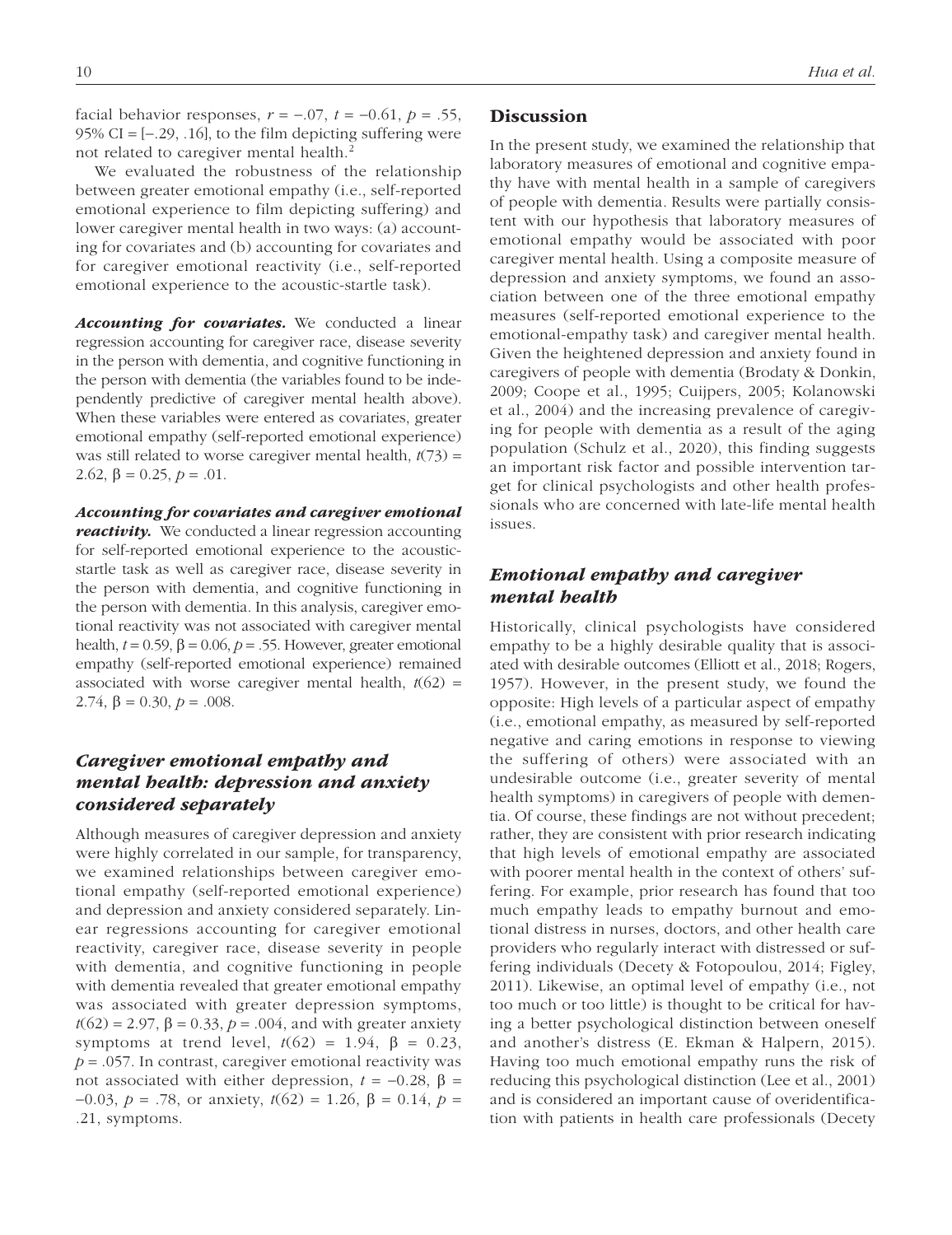& Fotopoulou, 2014). Our findings similarly exemplify the adages that "it depends on the context" and that one can have "too much of a good thing." In the context of caring for a person with dementia, caregivers high in emotional empathy may become overly enmeshed, taking on the added burden of feeling the distress and suffering experienced by a loved one who is dealing with the ravages of a cruel, progressive, and ultimately terminal illness. For these caregivers, chronically experiencing a combination of their own distress and that of the person in their care could greatly heighten risk for developing symptoms of depression and anxiety.

Previous psychological and neuroscience research suggests that individuals who can regulate their own emotional responses to others' suffering (and thus have optimal levels of emotional responses) can express greater concern for others instead of feeling overwhelming emotional distress (Decety & Meyer, 2008; Ho et al., 2014; A. Williams et al., 2014). Caregivers may similarly benefit from evidence-based interventions that help them manage their negative emotional responses to the suffering of others to help maintain the distinction between self and other. Emotional responses, including those elicited as a function of empathy, are amenable to influence by emotion-regulation processes (Thompson et al., 2019; Zaki, 2014; Zaki et al., 2008). One well-studied regulation strategy is to engage in self-distancing, a form of adaptive self-reflection in which a fly-on-the-wall approach is taken to process one's emotional experiences (Kross et al., 2012; Verduyn et al., 2012). This approach has been demonstrated to be helpful in the context of relationships (Ayduk & Kross, 2010) in which high self-distancers respond to negative emotions from partners with less reciprocation of negative emotions, thus allowing for reconstrual of difficult situations. Therapists who use a similar distancing approach (e.g., imagining greater psychological distance from overwhelming client distress and the client themselves) reported greater psychological wellbeing (Weilenmann et al., 2018).

In the context of a familial caregiver and person with dementia, a caregiver may be advised to observe mentally their own emotional responses "from afar" in response to the person with dementia's distress. Slowing down the pace and reducing the magnitude of the immediate negative emotional responses may reduce distress levels and allow for greater psychological distinction between caregivers and people with dementia. Of course, compared with health care professionals and their patients, familial caregivers and people with dementia are likely to share a much longer, more intimate, and more personal history. This can make separating oneself from the person with dementia's suffering particularly difficult, especially for caregivers who are high in emotional empathy. Future research should examine whether helping caregivers who are high in emotional empathy learn to regulate their emotions to others' suffering and maintain distinction between self and other has preventive and/or therapeutic value for protecting mental health.

# *Robustness of findings*

Our findings were robust to a number of covariates found to be related to caregiver mental health (caregiver race, disease severity in people with dementia, and cognitive functioning in people with dementia) and a measure of caregiver emotional reactivity (selfreported emotional experience to an acoustic-startle stimulus). There is a wealth of research on caregivers' demographic variables and people with dementia's clinical variables that are associated with poor caregiver mental health (Cooper et al., 2007; Schulz et al., 2020). However, even after accounting for these potential influences in our sample, the relationship between caregiver emotional empathy and mental health remained. Moreover, several prior studies have found that caregivers who experience more negative emotions are more vulnerable to negative mental health outcomes (Brodaty & Donkin, 2009; Safavi et al., 2017). However, in our study, even after controlling for caregivers' emotional responses to an aversive stimulus, the relationship between caregiver emotional empathy and mental health remained. We conclude from these findings that in our study sample, emotional empathy plays an important role in caregivers' mental health above and beyond the role of other well-established factors related to patient functioning, caregiver demographics, and caregiver emotional reactivity.

# *Limited to self-report aspect of emotional empathy*

Note that among the multiple aspects of caregivers' emotional empathy (physiological, behavioral, selfreported emotional experience) that we assessed, only greater self-reported emotional experience in response to a film depicting suffering was associated with worse caregiver mental health. This specificity in findings may have implications for identifying caregivers most at risk for poor mental health. Because emotional empathy behavior was not associated with caregiver mental health, it may be difficult for clinicians and outside observers to recognize if caregivers are not faring well.<sup>3</sup> Clinicians and outside observers may ask caregivers directly about their emotional experiences (particularly those that are relevant to another person's suffering) to identify those who may be at greater risk.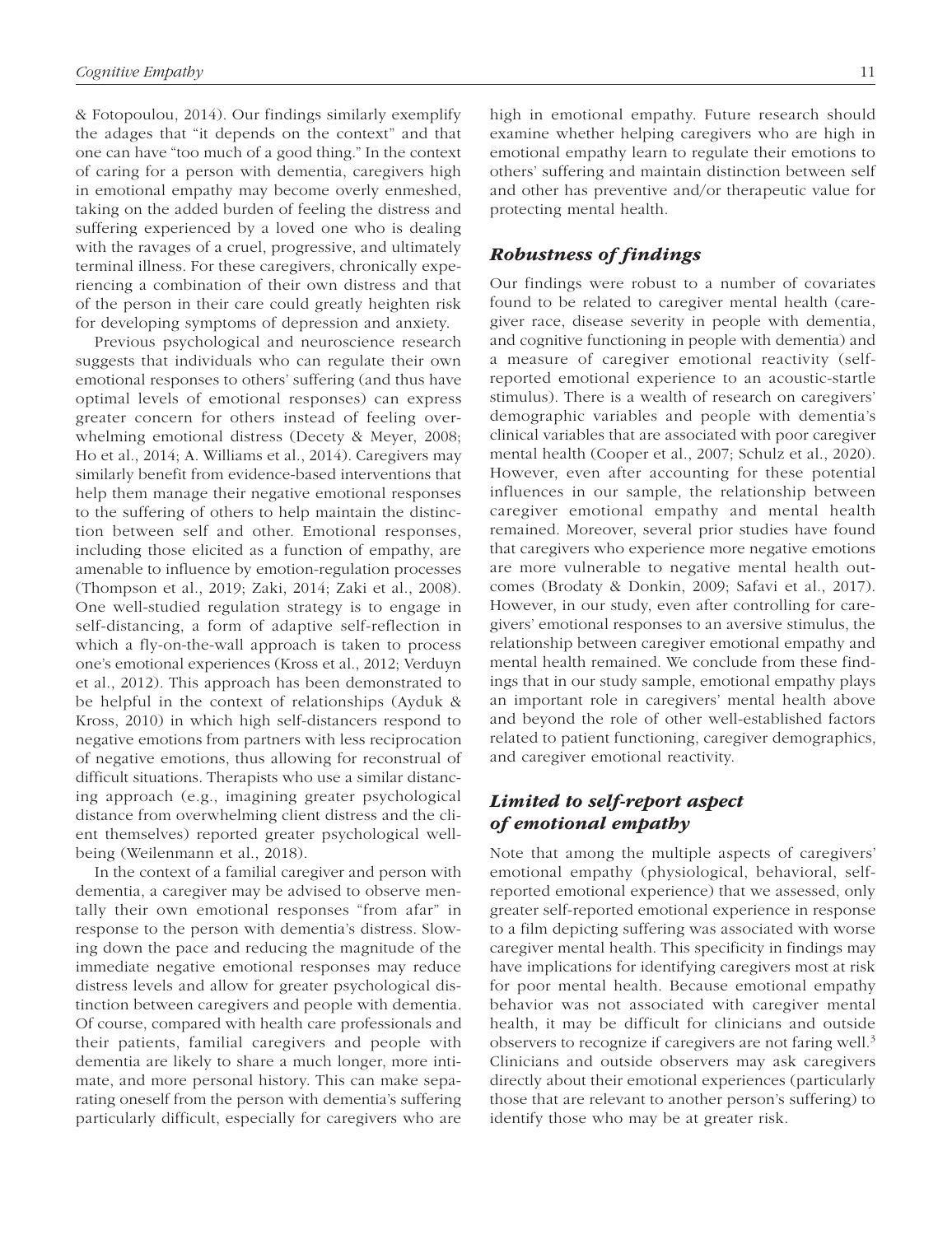Although physiological, behavioral, and self-report aspects of emotional responding can cohere in certain situations (Brown, Van Doren, et al., 2020; Mauss et al., 2005), this is certainly not always the case (Evers et al., 2014; Reisenzein et al., 2013). We have argued previously that self-reported emotional experience is much more malleable to contextual influences than physiological and expressive aspects of emotion (e.g., culture; Levenson et al., 2007; Soto et al., 2005). Self-reported emotional experience arises from complex appraisals that include both contextual and interoceptive processes (Levenson, 1999, 2003; Levenson et al., 2017) and thus may tap into some of the same processes that contribute to symptoms of anxiety and depression. Consequently, although some caregivers of people with dementia may respond to a film depicting suffering with heightened facial expressions of negative emotions and autonomic nervous system activation, it may be those caregivers who report actually "feeling" high levels of negative emotions and concern for whom the worries, loneliness, burdens, and grief associated with caregiving are most profound and developing symptoms of depression and anxiety is most likely. Conversely, caregivers who have more severe depression and anxiety symptoms may be more likely to report "feeling" high levels of negative emotions and concerns for others.

# *Cognitive empathy and caregiver mental health*

In contrast to the robust relationship we found between greater emotional empathy and worse mental health in caregivers of people with dementia, we found no relationship between either of the two measures of cognitive empathy and caregiver mental health. Prior research suggests that professional health care providers (e.g., physicians, nurses) with greater cognitive empathy experience better psychological outcomes by increasing emotional distance and focusing on how the distressed person feels rather than sharing that distress (Cusi et al., 2011; E. Ekman & Halpern, 2015; Halpern, 2003). Although a similar association could be expected for familial caregivers who are high in cognitive empathy, we found no evidence supporting this in our sample of caregivers and people with dementia. Nonetheless, additional research with caregivers for individuals with other disorders, at other stages of caregiving, and with yet other measures of cognitive empathy would be worthwhile.

# *Causality*

Because in the present study we used a cross-sectional design, findings raise important questions regarding the direction of influence. It is impossible to know from our data whether caregiver emotional empathy influences caregiver mental health or vice versa. Indeed, similar associations between emotional empathy and mental health have been found in research for individuals with depression, anxiety, and other forms of psychopathology. For example, individuals with more severe psychopathology symptoms have been shown to have greater emotional empathy (O'Connor et al., 2002; Thoma et al., 2015; Tibi-Elhanany & Shamay-Tsoory, 2011) and have trouble effectively regulating their emotional states (Sheppes et al., 2015; Thompson et al., 2019). Future research using longitudinal and experimental designs would be critical for understanding the directional influences between caregiver emotional empathy and caregiver mental health.

# *Strengths and limitations*

Strengths of this study include using laboratory-based measures of emotional and cognitive empathy; measuring physiological, behavioral, and self-reported aspects of emotional empathy; including two measures of cognitive empathy (emotion-recognition and dynamic-tracking tasks); examining and accounting for demographic factors, characteristics of the people with dementia, and caregiver emotional reactivity, all of which could influence caregiver mental health; and including caregivers who were providing care for people with dementia with heterogeneous diagnoses to increase generalizability.

Limitations of the study include using self-report measures of caregiver anxiety and depression rather than structured clinical diagnostic interviews; using stimuli that activated different emotions across cognitiveempathy and emotional-empathy tasks rather than consistently using stimuli showing others' suffering, which limits our ability to compare across facets of empathy; difficulty ruling out spontaneous emotion regulation used by caregivers, which may have affected their emotional responses to our laboratory tasks; using a crosssectional design that limits ability to determine causal and directional influences; lack of comparison groups (e.g., caregivers of people with other illnesses, control participants); and lack of diversity in race, socioeconomic status, and type of relationship to the people with dementia in our sample, which limit the generalizability of our findings.

# *Conclusions*

We examined the relationships between two facets of empathy and mental health in a sample of familial caregivers of people with a number of different kinds of dementia and neurodegenerative diseases. Our findings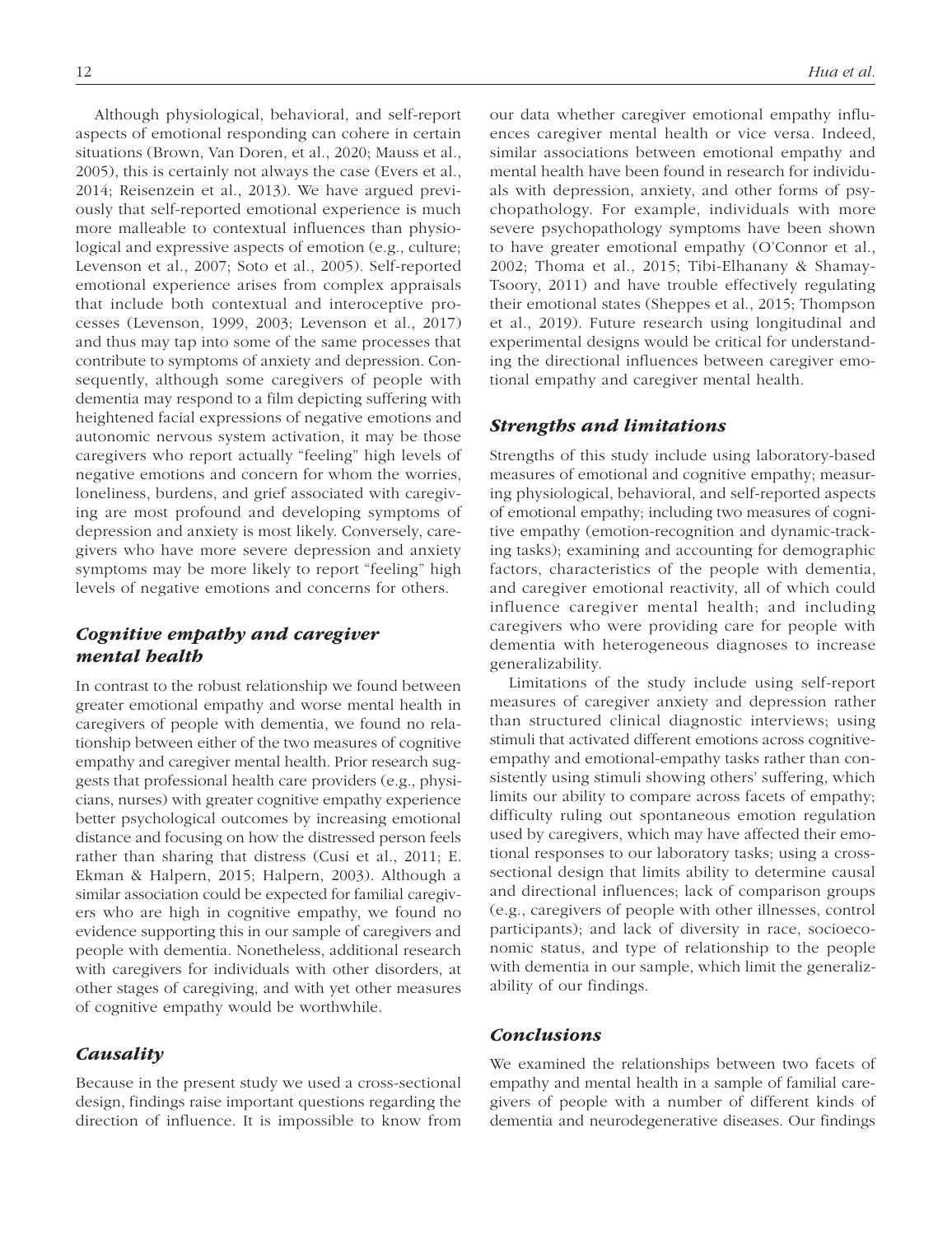indicate that greater emotional empathy in caregivers (as indicated by greater self-reported experience of negative emotions and concern in response to viewing the suffering of others) is associated with worse mental health (i.e., greater severity of depression and anxiety symptoms) in caregivers. Given the enormous number of people with dementia and family caregivers worldwide and projections that this number will increase dramatically in the future, depression, anxiety, and other mental health problems in caregivers will undoubtedly become an increasingly important concern for research, assessment, and intervention agendas for clinical psychology. Recognizing factors that increase caregiver vulnerability to poor mental health can help identify caregivers at heightened risk who may benefit from existing interventions and point toward targets for developing new interventions. Our findings suggest that it might be useful to design and evaluate interventions that help caregivers of people with dementia regulate their emotional responses to the distress of the person in their care. Given findings that poor mental health in caregivers is also associated with greater mortality in people with dementia (Lwi et al., 2017), finding ways to reduce mental health problems in caregivers could greatly improve the quality of life for both caregivers and the people in their care.

#### **Transparency**

*Action Editor:* Stefan G. Hofmann *Editor:* Kenneth J. Sher *Author Contributions*

A. Y. Hua and R. W. Levenson developed the study concept. All of the authors contributed to the study design. A. Y. Hua performed data analysis and interpretation under supervision of R. W. Levenson. Testing and data collection were performed by A. Y. Hua, J. L. Wells, and C. L. Brown. A. Y. Hua drafted the manuscript, and R. W. Levenson, J. L. Wells, and C. L. Brown provided critical revisions. All of the authors approved the final manuscript for submission.

*Declaration of Conflicting Interests*

The author(s) declared that there were no conflicts of interest with respect to the authorship or the publication of this article.

*Funding*

Preparation of this manuscript was supported by National Institute on Aging Grants 4R01-AG041762-05 and 1R01-AG062639-01 (to R. W. Levenson).

# ORCID iD

Alice Y. Hua **D** <https://orcid.org/0000-0002-0298-327X>

# Acknowledgments

We thank our participants, Scott Newton, Deepak Paul, and all of the past and present members of the Berkeley Psychophysiology lab.

#### **Notes**

1. Test–retest reliability for laboratory tasks: Given the nature of our participant pool (diseases are progressive in people with dementia), we typically have only one opportunity to enroll people with dementia and their caregivers in our laboratory study. Thus, we do not have the ability to demonstrate testretest reliability of our laboratory tasks with this sample.

2. To ensure we did not inadvertently influence our results by removing caregiver emotional-empathy task measures from our analyses too soon, we conducted an additional analysis to include caregiver physiological responses and facial behavior to the emotional-empathy task as additional covariates. We conducted a linear regression accounting for caregiver race, disease severity in the person with dementia, cognitive functioning in the person with dementia, caregiver physiological response, and caregiver facial behavior response as covariates. When these variables were entered as covariates, greater emotional empathy (self-reported emotional experience) was still related to worse caregiver mental health,  $t(71) = 2.60$ ,  $\beta = 0.26$ ,  $p = .01$ ) whereas caregiver physiological responses to the emotional-empathy task,  $$ ior to the emotional empathy task were still not associated with caregiver mental health,  $t(71) = -0.72$ ,  $β = -0.07$ ,  $p = .47$ .

3. We thank and recognize Reviewer 2 as the source of this comment.

### References

- Abdollahpour, I., Nedjat, S., & Salimi, Y. (2018). Positive aspects of caregiving and caregiver burden: A study of caregivers of patients with dementia. *Journal of Geriatric Psychiatry and Neurology*, *31*(1), 34–38. [https://doi.org/](https://doi.org/10.1177/0891988717743590) [10.1177/0891988717743590](https://doi.org/10.1177/0891988717743590)
- Armstrong, M. J., Litvan, I., Lang, A. E., Bak, T. H., Bhatia, K. P., Borroni, B., Boxer, A. L., Dickson, D. W., Grossman, M., Hallett, M., Josephs, K. A., Kertesz, A., Lee, S. E., Miller, B. L., Reich, S. G., Riley, D. E., Tolosa, E., Tröster, A. I., Vidailhet, M., & Weiner, W. J. (2013). Criteria for the diagnosis of corticobasal degeneration. *Neurology*, *80*(5), 496–503.<https://doi.org/10.1212/WNL.0b013e31827f0fd1>
- Ayduk, Ö., & Kross, E. (2010). From a distance: Implications of spontaneous self-distancing for adaptive self-reflection. *Journal of Personality and Social Psychology*, *98*(5), 809– 829.<https://doi.org/10.1037/a0019205>
- Beck, A. T., Epstein, N., Brown, G., & Steer, R. (1988). An inventory for measuring clinical anxiety: Psychometric properties. *Journal of Consulting and Clinical Psychology*, *56*(6), 893–897.
- Beckstead, J. W. (2012). Isolating and examining sources of suppression and multicollinearity in multiple linear regression. *Multivariate Behavioral Research*, *47*(2), 224– 246.<https://doi.org/10.1080/00273171.2012.658331>
- Beekman, A. T., Deeg, D. J. H., van Limbeerk, J., Braam, A. W., de Vries, M. Z., & van Tilburg, W. (1997). Criterion validity of the Center for Epidemiologic Studies Depression scale (CES-D): Results from a community-based sample of older subjects in the Netherlands. *Psychological Medicine*, *27*(1), 231–235.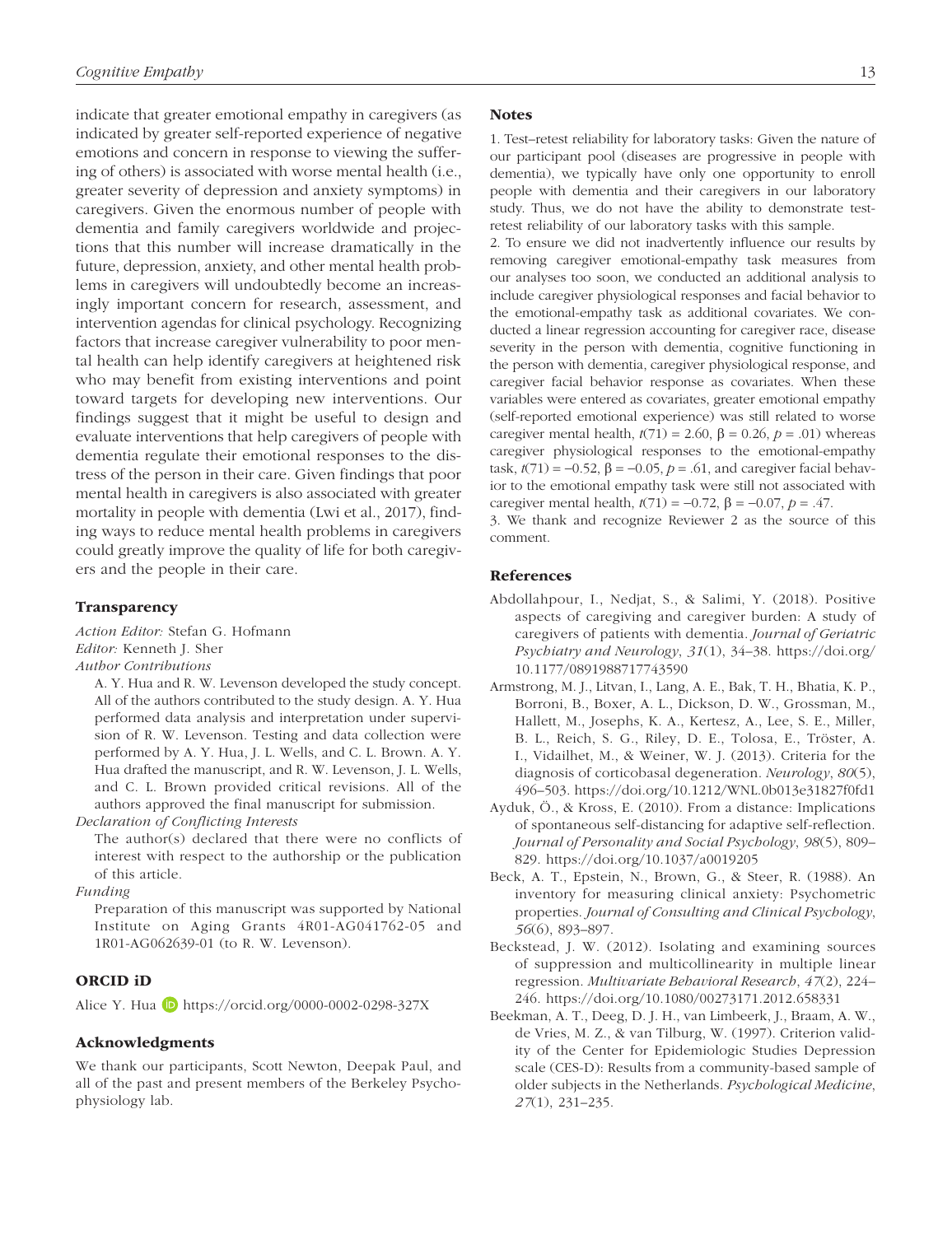- Belsky, J., & Pluess, M. (2009). Beyond diathesis stress: Differential susceptibility to environmental influences. *Psychological Bulletin*, *135*(6), 885–908. [https://doi.org/](https://doi.org/10.1037/a0017376) [10.1037/a0017376](https://doi.org/10.1037/a0017376)
- Berg, L., McKeel, D. W., Jr., Miller, J. P., Baty, J., & Morris, J. C. (1993). Neuropathological indexes of Alzheimer's disease in demented and nondemented persons aged 80 years and older. *Archives of Neurology*, *50*(4), 349–358. <https://doi.org/10.1001/archneur.1993.00540040011008>
- Blatt, B., LeLacheur, S. F., Galinsky, A. D., Simmens, S. J., & Greenberg, L. (2010). Does perspective-taking increase patient satisfaction in medical encounters? *Academic Medicine*, *85*(9), 1445–1452. [https://doi.org/10.1097/ACM](https://doi.org/10.1097/ACM.0b013e3181eae5ec) [.0b013e3181eae5ec](https://doi.org/10.1097/ACM.0b013e3181eae5ec)
- Brodaty, H., & Donkin, M. (2009). Family caregivers of people with dementia. *Dialogues in Clinical Neuroscience*, *22*(2), 217–228.
- Brown, C. L., Lwi, S. J., Goodkind, M. S., Rankin, K. P., Merrilees, J., Miller, B. L., & Levenson, R. W. (2018). Empathic accuracy deficits in patients with neurodegenerative disease: Association with caregiver depression. *The American Journal of Geriatric Psychiatry*, *26*(4), 484–493. <https://doi.org/10.1016/j.jagp.2017.10.012>
- Brown, C. L., Van Doren, N., Ford, B. Q., Mauss, I. B., Sze, J. W., & Levenson, R. W. (2020). Coherence between subjective experience and physiology in emotion: Individual differences and implications for well-being. *Emotion*, *20*(5), 818–829. <https://doi.org/10.1037/emo0000579>
- Brown, C. L., Wells, J. L., Hua, A. Y., Chen, K. H., Merrilees, J., Miller, B. L., & Levenson, R. W. (2020). Emotion recognition and reactivity in persons with neurodegenerative disease are differentially associated with caregiver health. *The Gerontologist*, *60*(7), 1233–1243. [https://doi](https://doi.org/10.1093/geront/gnaa030) [.org/10.1093/geront/gnaa030](https://doi.org/10.1093/geront/gnaa030)
- Budka, H., Aguzzi, A., Brown, P., Brucher, J.-M., Bugiani, O., Gullotta, F., Haltia, M., Hauw, J. J., Ironside, J. W., & Jellinger, K. (1995). Neuropathological diagnostic criteria for Creutzfeldt-Jakob disease (CJD) and other human spongiform encephalopathies (prion diseases). *Brain Pathology*, *5*(4), 459–466.
- Burke, W. J., Miller, J. P., Rubin, E. H., Morris, J. C., Coben, L. A., Duchek, J., Wittels, I. G., & Berg, L. (1988). Reliability of the Washington University clinical dementia rating. *Archives of Neurology*, *45*(1), 31–32. [https://doi](https://doi.org/10.1001/archneur.1988.00520250037015) [.org/10.1001/archneur.1988.00520250037015](https://doi.org/10.1001/archneur.1988.00520250037015)
- Chen, K. H., Lwi, S. J., Hua, A. Y., Haase, C. M., Miller, B. L., & Levenson, R. W. (2017). Increased subjective experience of non-target emotions in patients with frontotemporal dementia and Alzheimer's disease. *Current Opinion in Behavioral Sciences*, *15*, 77–84. [https://doi.org/10.1016/j](https://doi.org/10.1016/j.cobeha.2017.05.017) [.cobeha.2017.05.017](https://doi.org/10.1016/j.cobeha.2017.05.017)
- Coan, J. A., & Gottman, J. M. (2007). The specific affect coding system (SPAFF). In J. A. Coan & J. J. B. Allen (Eds.), *Handbook of emotion elicitation and assessment* (pp. 267–285). Oxford University Press.
- Cohen, J. (1988). *Statistical power analysis for the behavioral sciences*. Erlbaum.
- Coope, B., Ballard, C., Saad, K., Patel, A., Bentham, P., Bannister, C., Graham, C., & Wilcock, G. (1995). The prevalence of depression in the carers of dementia

sufferers. *International Journal of Geriatric Psychiatry*, *10*(3), 237–242.

- Cooper, C., Balamurali, T. B., & Livingston, G. (2007). A systematic review of the prevalence and covariates of anxiety in caregivers of people with dementia. *International Psychogeriatrics*, *19*(2), 175–195. [https://doi.org/10.1017/](https://doi.org/10.1017/S1041610206004297) [S1041610206004297](https://doi.org/10.1017/S1041610206004297)
- Cuijpers, P. (2005). Depressive disorders in caregivers of dementia patients: A systematic review. *Aging and Mental Health*, *9*(4), 325–330. [https://doi.org/10.1080/](https://doi.org/10.1080/13607860500090078) [13607860500090078](https://doi.org/10.1080/13607860500090078)
- Cusi, A. M., Macqueen, G. M., Spreng, R. N., & McKinnon, M. C. (2011). Altered empathic responding in major depressive disorder: Relation to symptom severity, illness burden, and psychosocial outcome. *Psychiatry Research*, *188*(2), 231–236. <https://doi.org/10.1016/j.psychres.2011.04.013>
- Davis, M. H. (1983). Measuring individual differences in empathy: Evidence for a multidimensional approach. *Journal of Personality and Social Psychology*, *44*(1), 113–126.
- Day, J. R., & Anderson, R. A. (2011). Compassion fatigue: An application of the concept to informal caregivers of family members with dementia. *Nursing Research and Practice*, *2011*, Article 408024.<https://doi.org/10.1155/2011/408024>
- Decety, J., & Fotopoulou, A. (2014). Why empathy has a beneficial impact on others in medicine: Unifying theories. *Frontiers in Behavioral Neuroscience*, *8*, Article 457. <https://doi.org/10.3389/fnbeh.2014.00457>
- Decety, J., & Jackson, P. L. (2006). A social-neuroscience perspective on empathy. *Current Directions in Psychological Science*, *15*(2), 54–58.
- Decety, J., & Meyer, M. (2008). From emotion resonance to empathic understanding: A social developmental neuroscience account. *Development and Psychopathology*, *20*(4), 1053–1080.<https://doi.org/10.1017/S0954579408000503>
- Ekman, E., & Halpern, J. (2015). Professional distress and meaning in health care: Why professional empathy can help. *Social Work in Health Care*, *54*(7), 633–650. [https://](https://doi.org/10.1080/00981389.2015.1046575) [doi.org/10.1080/00981389.2015.1046575](https://doi.org/10.1080/00981389.2015.1046575)
- Ekman, P., & Friesen, W. V. (1978). *Facial Action Coding System: A technique for the measurement of facial movement*. Consulting Psychologists Press.
- Ekman, P., Friesen, W. V., & Simons, R. C. (1985). Is the startle reaction an emotion? *Journal of Personality and Social Psychology*, *49*(5), 1416–1426. [https://doi.org/](https://doi.org/10.1037//0022-3514.49.5.1416) [10.1037//0022-3514.49.5.1416](https://doi.org/10.1037//0022-3514.49.5.1416)
- Elliott, R., Bohart, A. C., Watson, J. C., & Murphy, D. (2018). Therapist empathy and client outcome an updated metaanalysis. *Psychotherapy*, *55*, 399–410.
- Evers, C., Hopp, H., Gross, J. J., Fischer, A. H., Manstead, A. S., & Mauss, I. B. (2014). Emotion response coherence: a dual-process perspective. *Biological Psychology*, *98*, 43–49. doi:10.1016/j.biopsycho.2013.11.003
- Figley, C. R. (2011). The empathic response in clinical practice: Antecedents and consequences. In J. Decety (Ed.), *Empathy: From bench to bedside* (pp. 263–274). The MIT Press.
- Fiske, A., Wetherell, J. L., & Gatz, M. (2009). Depression in older adults. *Annual Review of Clinical Psychology*, *5*, 363–389. [https://doi.org/10.1146/annurev.clinpsy.032408](https://doi.org/10.1146/annurev.clinpsy.032408.153621) [.153621](https://doi.org/10.1146/annurev.clinpsy.032408.153621)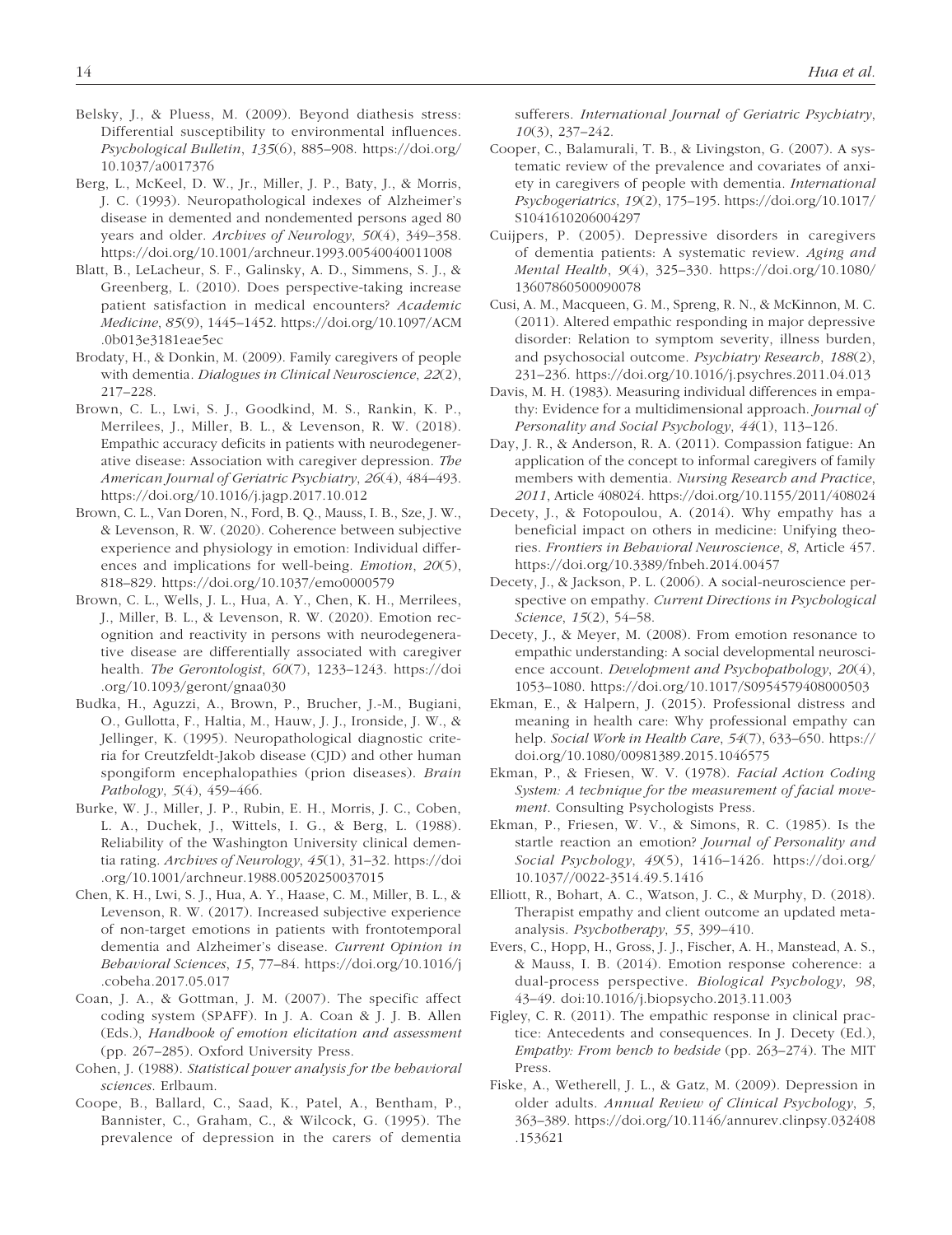- Folstein, M. F., Folstein, S. E., & McHugh, P. R. (1975). Minimental state: A practical method for grading the cognitive state of patients for the clinician. *Journal of Psychiatric Research*, *12*, 189–198.
- Fydrich, T., Dowdall, D., & Chambless, D. L. (1992). Reliability and validity of the beck anxiety inventory. *Journal of Anxiety Disorders*, *6*, 55–61.
- Gleichgerrcht, E., & Decety, J. (2013). Empathy in clinical practice: How individual dispositions, gender, and experience moderate empathic concern, burnout, and emotional distress in physicians. *PLOS ONE*, *8*(4), Article e61526. <https://doi.org/10.1371/journal.pone.0061526>
- Goodkind, M. S., Sollberger, M., Gyurak, A., Rosen, H. J., Rankin, K. P., Miller, B., & Levenson, R. (2012). Tracking emotional valence: The role of the orbitofrontal cortex. *Human Brain Mapping*, *33*(4), 753–762. [https://doi](https://doi.org/10.1002/hbm.21251) [.org/10.1002/hbm.21251](https://doi.org/10.1002/hbm.21251)
- Goodkind, M. S., Sturm, V. E., Ascher, E. A., Shdo, S. M., Miller, B. L., Rankin, K. P., & Levenson, R. W. (2015). Emotion recognition in frontotemporal dementia and Alzheimer's disease: A new film-based assessment. *Emotion*, *15*(4), 416–427. <https://doi.org/10.1037/a0039261>
- Gorno-Tempini, M. L., Hillis, A. E., Weintraub, S., Kertesz, A., Mendez, M. F., Cappa, S. F., Ogar, J. M., Rohrer, J. D., Black, S., Boeve, B. F., Manes, F., Dronkers, N. F., Vandenberghe, R., Rascovsky, K., Patterson, K., Miller, B. L., Knopman, D. S., Hodges, J. R., Mesulam, M. M., & Grossman, M. (2011). Classification of primary progressive aphasia and its variants. *Neurology*, *76*(11), 1006– 1014.<https://doi.org/10.1212/WNL.0b013e31821103e6>
- Gross, J. J., & Levenson, R. W. (1993). Emotional suppression physiology, self-report, and expressive behavior. *Journal of Personality and Social Psychology*, *64*(6), 970–986.
- Gross, J. J., Uusberg, H., & Uusberg, A. (2019). Mental illness and well-being: An affect regulation perspective. *World Psychiatry*, *18*(2), 130–139.
- Gyurak, A., Haase, C. M., Sze, J., Goodkind, M. S., Coppola, G., Lane, J., Miller, B. L., & Levenson, R. W. (2013). The effect of the serotonin transporter polymorphism (5-HTTLPR) on empathic and self-conscious emotional reactivity. *Emotion*, *13*(1), 25–35. [https://doi.org/10.1037/](https://doi.org/10.1037/a0029616) [a0029616](https://doi.org/10.1037/a0029616)
- Haase, C. M., Beermann, U., Saslow, L. R., Shiota, M. N., Saturn, S. R., Lwi, S. J., Casey, J. J., Nguyen, N. K., Whalen, P. K., Keltner, D., & Levenson, R. W. (2015). Short alleles, bigger smiles? The effect of 5-HTTLPR on positive emotional expressions. *Emotion*, *15*(4), 438–448. <https://doi.org/10.1037/emo0000074>
- Halpern, J. (2003). What is clinical empathy? *Journal of General Internal Medicine*, *18*, 670–674.
- Haringsma, R., Engels, G. I., Beekman, A. T., & Spinhoven, P. (2004). The criterion validity of the Center for Epidemiological Studies Depression Scale (CES-D) in a sample of self-referred elders with depressive symptomatology. *International Journal of Geriatric Psychiatry*, *19*(6), 558–563. <https://doi.org/10.1002/gps.1130>
- Hein, G., & Singer, T. (2008). I feel how you feel but not always: The empathic brain and its modulation. *Current Opinion in Neurobiology*, *18*(2), 153–158. [https://doi](https://doi.org/10.1016/j.conb.2008.07.012) [.org/10.1016/j.conb.2008.07.012](https://doi.org/10.1016/j.conb.2008.07.012)
- Herbert, L. E., Weuve, J., Scherr, P. A., & Evans, D. A. (2013). Alzheimer disease in the United States (2010–2050) estimated using the 2010 census. *Neurology*, *80*(19), 1778– 1783.
- Ho, S. S., Konrath, S., Brown, S., & Swain, J. E. (2014). Empathy and stress related neural responses in maternal decision making. *Frontiers in Neuroscience*, *8*, Article 152. [https://](https://doi.org/10.3389/fnins.2014.00152) [doi.org/10.3389/fnins.2014.00152](https://doi.org/10.3389/fnins.2014.00152)
- Hojat, M., Louis, D. Z., Markham, F. W., Wender, R., Rabinowitz, C., & Gonnella, J. S. (2011). Physicians' empathy and clinical outcomes for diabetic patients. *Academic Medicine*, *86*(3), 359–364. [https://doi.org/10.1097/ACM](https://doi.org/10.1097/ACM.0b013e3182086fe1) [.0b013e3182086fe1](https://doi.org/10.1097/ACM.0b013e3182086fe1)
- Hojat, M., Mangione, S., Nasca, T. J., Cohen, M. J. M., Gonella, J. S., Erdmann, J. B., & Veloski, J. (2001). The Jefferson Scale of Physician Empathy: Development and preliminary psychometric data. *Educational and Psychological Measurement*, *61*(2), 349–365.
- Hsieh, S., Irish, M., Daveson, N., Hodges, J. R., & Piguet, O. (2013). When one loses empathy: Its effect on carers of patients with dementia. *Journal of Geriatric Psychiatry and Neurology*, *26*(3), 174–184. [https://doi.org/](https://doi.org/10.1177/0891988713495448) [10.1177/0891988713495448](https://doi.org/10.1177/0891988713495448)
- Ickes, W. J. (Ed.). (1997). *Empathic accuracy*. Guilford Press.
- Jütten, L. H., Mark, R. E., & Sitskoorn, M. M. (2019). Empathy in informal dementia caregivers and its relationship with depression, anxiety, and burden. *International Journal of Clinical and Health Psychology*, *19*(1), 12–21. [https://](https://doi.org/10.1016/j.ijchp.2018.07.004) [doi.org/10.1016/j.ijchp.2018.07.004](https://doi.org/10.1016/j.ijchp.2018.07.004)
- Kawas, C. H., & Brookmeyer, R. (2001). Aging and the public health effects of dementia. *The New England Journal of Medicine*, *344*(15), 1160–1161. [https://doi.org/10.1056/](https://doi.org/10.1056/NEJM200104123441509) [NEJM200104123441509](https://doi.org/10.1056/NEJM200104123441509)
- Klockgether, T. (2010). Sporadic ataxia with adult onset classification and diagnostic criteria. *The Lancet Neurology*, *9*, 94–104.
- Kokkonen, T. M., Cheston, R. I., Dallos, R., & Smart, C. A. (2014). Attachment and coping of dementia care staff: The role of staff attachment style, geriatric nursing self-efficacy, and approaches to dementia in burnout. *Dementia (London)*, *13*(4), 544–568. [https://doi.org/10.1177/](https://doi.org/10.1177/1471301213479469) [1471301213479469](https://doi.org/10.1177/1471301213479469)
- Kolanowski, A. M., Fick, D., Waller, J. L., & Shea, D. (2004). Spouses of persons with dementia: Their healthcare problems, utilization, and costs. *Research in Nursing & Health*, *27*(5), 296–306.<https://doi.org/10.1002/nur.20036>
- Kross, E., Gard, D., Deldin, P., Clifton, J., & Ayduk, O. (2012). "Asking why" from a distance: Its cognitive and emotional consequences for people with major depressive disorder. *Journal of Abnormal Psychology*, *121*(3), 559–569. [https://](https://doi.org/10.1037/a0028808) [doi.org/10.1037/a0028808](https://doi.org/10.1037/a0028808)
- Lamm, C., Decety, J., & Singer, T. (2011). Meta-analytic evidence for common and distinct neural networks associated with directly experienced pain and empathy for pain. *NeuroImage*, *54*(3), 2492–2502. [https://doi.org/10.1016/j](https://doi.org/10.1016/j.neuroimage.2010.10.014) [.neuroimage.2010.10.014](https://doi.org/10.1016/j.neuroimage.2010.10.014)
- Lee, H. S., Brennan, P. F., & Daly, B. J. (2001). Relationship of empathy to appraisal, depression, life satisfaction, and physical health in informal caregivers of older adults. *Research in Nursing & Health*, *24*, 44–56.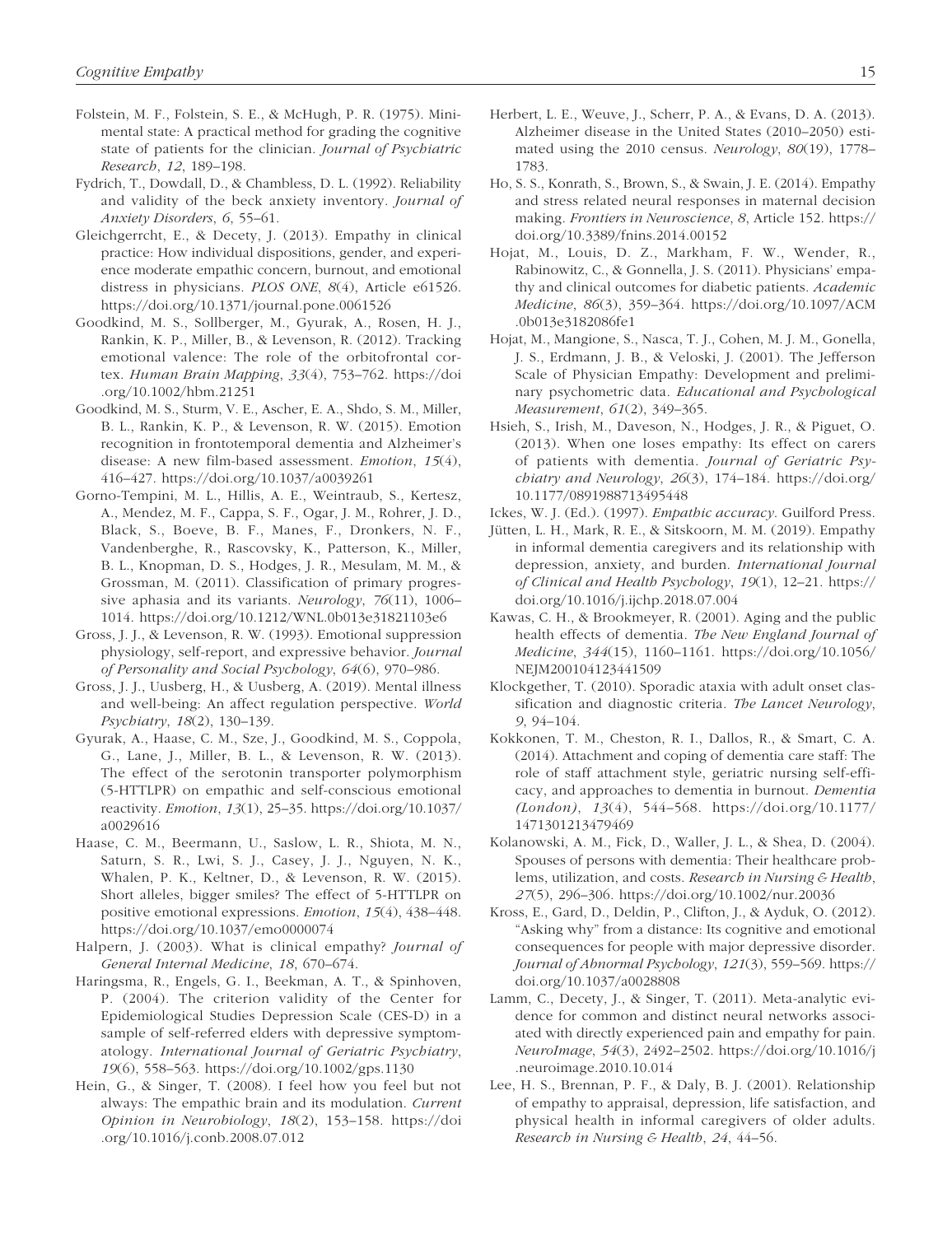- Levenson, R. W. (1999). The intrapersonal functions of emotion. *Cognition and Emotion*, *13*(5), 481–504.
- Levenson, R. W. (2003). Blood, sweat, and fears: The autonomic architecture of emotion. *Annals of the New York Academy of Science*, *1000*(1), 348–366. [https://doi.org/](https://doi.org/10.1196/annals.1280.016) [10.1196/annals.1280.016](https://doi.org/10.1196/annals.1280.016)
- Levenson, R. W., Ascher, E. A., Goodkind, M. S., McCarthy, M., Sturm, V. E., & Werner, K. H. (2008). Laboratory testing of emotion and frontal cortex. In G. Goldenberg & B. L. Miller (Eds.), *Handbook of clinical neurology* (Vol. 88, pp. 489–498). Elsevier.
- Levenson, R. W., Carstensen, L. L., & Gottman, J. M. (1993). Long-term marriage age, gender, and satisfaction. *Psychology and Aging*, *8*(2), 301–313.
- Levenson, R. W., Lwi, S. J., Brown, C. L., Ford, B. Q., Otero, M. C., & Verstaen, A. (2017). Emotion. In J. T. Cacioppo, L. G. Tassinary, & G. G. Berntson (Eds.), *Handbook of psychophysiology* (4th ed., pp. 444–464). Cambridge University Press.
- Levenson, R. W., & Ruef, A. M. (1992). Empathy: A physiological substrate. *Journal of Personality and Social Psychology*, *63*(2), 234–246.
- Levenson, R. W., Soto, J., & Pole, N. (2007). Emotion, biology, and culture. In S. Kitayama & D. Cohen (Eds.), *Handbook of cultural psychology* (pp. 780–796). Guilford Press.
- Litvan, I., Agid, Y., Calne, D., Campbell, G., Dubois, B., Duvoisin, R. C., Goetz, C. G., Golbe, L. I., Grafman, J., Growdon, J. H., Hallett, M., Jankovic, J., Quinn, N. P., Tolosa, E., & Zee, D. S. (1996). Clinical research criteria for the diagnosis of progressive supranuclear palsy (Steele-Richardson-Olszewski syndrome): Report of the NINDS-SPSP international workshop. *Neurology*, *47*(1), 1–9. <https://doi.org/10.1212/wnl.47.1.1>
- Lwi, S. J., Casey, J. J., Verstaen, A., Connelly, D. E., Merrilees, J., & Levenson, R. W. (2018). Genuine smiles by patients during marital interactions are associated with better caregiver mental health. *The Journals of Gerontology, Series B: Psychological Sciences*, *21*(74), 1–13. [https://](https://doi.org/10.1093/geronb/gbx157) [doi.org/10.1093/geronb/gbx157](https://doi.org/10.1093/geronb/gbx157)
- Lwi, S. J., Ford, B. Q., Casey, J. J., Miller, B. L., & Levenson, R. W. (2017). Poor caregiver mental health predicts mortality of patients with neurodegenerative disease. *Proceedings of the National Academy of Sciences, USA*, *114*(28), 7319– 7324.<https://doi.org/10.1073/pnas.1701597114>
- Lwi, S. J., Haase, C. M., Shiota, M. N., Newton, S. L., & Levenson, R. W. (2019). Responding to the emotions of others: Age differences in facial expressions and age-specific associations with relational connectedness. *Emotion*, *19*(8), 1437–1449. <https://doi.org/10.1037/emo0000534>
- Marsh, A. A. (2018). The neuroscience of empathy. *Current Opinion in Behavioral Sciences*, *19*, 110–115. [https://doi](https://doi.org/10.1016/j.cobeha.2017.12.016) [.org/10.1016/j.cobeha.2017.12.016](https://doi.org/10.1016/j.cobeha.2017.12.016)
- Mauss, I. B., Levenson, R. W., McCarter, L., Wilhelm, F. H., & Gross, J. J. (2005). The tie that binds? Coherence among emotion experience, behavior, and physiology. *Emotion*, *5*(2), 175–190.
- McKeith, I. G. (2004). Dementia with Lewy bodies. *Dialogues in Clinical Neuroscience*, *6*(3), 333–341.
- McKhann, G. M., Knopman, D. S., Chertkow, H., Hyman, B. T., Jack, C. R., Jr., Kawas, C. H., Klunk, W. E., Koroshetz, W. J., Manly, J. J., Mayeux, R., Mohs, R. C., Morris, J. C., Rossor, M. N., Scheltens, P., Carrillo, M. C., Thies, B., Weintraub, S., & Phelps, C. H. (2011). The diagnosis of dementia due to Alzheimer's disease: Recommendations from the National Institute on Aging-Alzheimer's Association workgroups on diagnostic guidelines for Alzheimer's disease. *Alzheimer's & Dementia*, *7*(3), 263– 269.<https://doi.org/10.1016/j.jalz.2011.03.005>
- Mendes, W. B. (2009). Assessing autonomic nervous system activity. In E. Harmon-Jones & J. S. Beer (Eds.), *Methods in social neuroscience* (pp. 118–147). Guilford Press.
- Monin, J. K., & Schulz, R. (2009). Interpersonal effects of suffering in older adult caregiving relationships. *Psychology and Aging*, *24*(3), 681–695. [https://doi.org/10.1037/](https://doi.org/10.1037/a0016355) [a0016355](https://doi.org/10.1037/a0016355)
- Morelli, S. A., Ong, D. C., Makati, R., Jackson, M. O., & Zaki, J. (2017). Empathy and well-being correlate with centrality in different social networks. *Proceedings of the National Academy of Sciences, USA*, *114*(37), 9843–9847. [https://](https://doi.org/10.1073/pnas.1702155114) [doi.org/10.1073/pnas.1702155114](https://doi.org/10.1073/pnas.1702155114)
- Morris, J. C. (1993). The Clinical Dementia Rating (CDR): Current version and scoring rules. *Neurology*, *43*(11), 2412–2414.<https://doi.org/10.1212/wnl.43.11.2412-a>
- Morris, J. C. (1997). Clinical dementia rating: A reliable and valid diagnostic and staging measure for dementia of the Alzheimer type. *International Psychogeriatrics*, *9*(Suppl. 1), 173–176; discussion 177–178. [https://doi.org/10.1017/](https://doi.org/10.1017/s1041610297004870) [s1041610297004870](https://doi.org/10.1017/s1041610297004870)
- Murphy, B. A., & Lilienfeld, S. O. (2019). Are self-report cognitive empathy ratings valid proxies for cognitive empathy ability? Negligible meta-analytic relations with behavioral task performance. *Psychological Assessment*, *31*(8), 1062– 1072. <https://doi.org/10.1037/pas0000732>
- O'Bryant, S. E., Humphreys, J. D., Smith, G. E., Ivnik, R. J., Graff-Radford, N. R., Petersen, R. C., & Lucas, J. A. (2008). Detecting dementia with the mini-mental state examination in highly educated individuals. *Archives of Neurology*, *65*(7), 963–967. [https://doi.org/10.1001/](https://doi.org/10.1001/archneur.65.7.963) [archneur.65.7.963](https://doi.org/10.1001/archneur.65.7.963)
- O'Bryant, S. E., Waring, S. C., Cullum, C. M., Hall, J., Lacritz, L., Massman, P. J., Lupo, P. J., Reisch, J. S., Doody, R., & Texas Alzheimer's Research Consortium. (2008). Staging dementia using Clinical Dementia Rating Scale Sum of Boxes scores: A Texas Alzheimer's research consortium study. *Archives of Neurology*, *65*(8), 1091–1095. [https://](https://doi.org/10.1001/archneur.65.8.1091) [doi.org/10.1001/archneur.65.8.1091](https://doi.org/10.1001/archneur.65.8.1091)
- O'Connor, L. E., Berry, J. W., Weiss, J., & Gilbert, P. (2002). Guilt, fear, submission, and empathy in depression. *Journal of Affective Disorders*, *71*, 19–27.
- Ornstein, K., & Gaugler, J. E. (2012). The problem with "problem behaviors": A systematic review of the association between individual patient behavioral and psychological symptoms and caregiver depression and burden within the dementia patient-caregiver dyad. *International Psychogeriatrics*, *24*(10), 1536–1552. [https://doi.org/](https://doi.org/10.1017/S1041610212000737) [10.1017/S1041610212000737](https://doi.org/10.1017/S1041610212000737)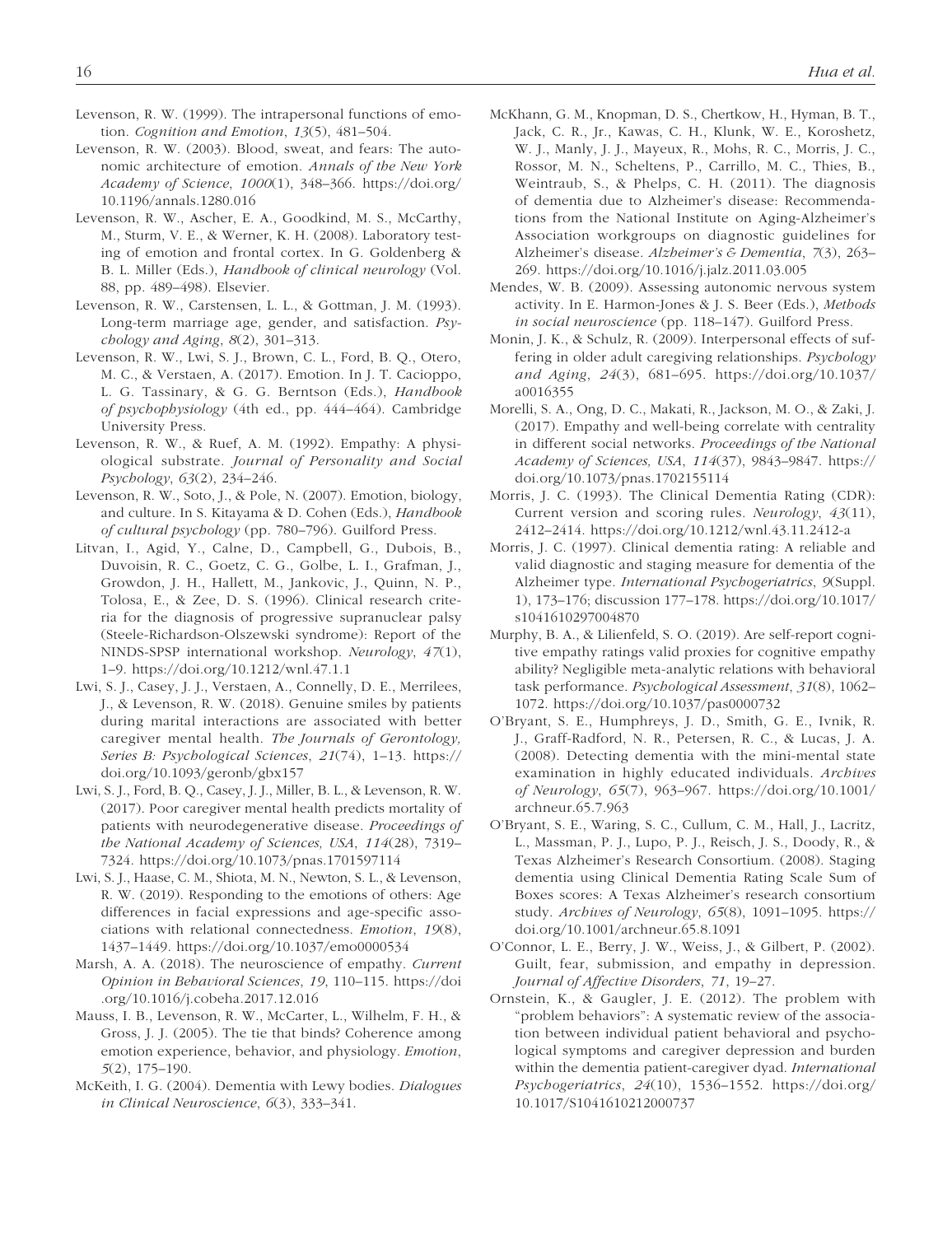- Otero, M. C., & Levenson, R. W. (2017). Lower visual avoidance in dementia patients is associated with greater psychological distress in caregivers. *Dementia and Geriatric Cognitive Disorders*, *43*(5–6), 247–258. [https://doi.org/](https://doi.org/10.1159/000468146) [10.1159/000468146](https://doi.org/10.1159/000468146)
- Preston, S. D., & de Waal, F. B. (2002). Empathy: Its ultimate and proximate bases. *Behavioral and Brain Sciences*, *25*, 21–72. <https://doi.org/10.1017/s0140525x02230010>
- Radloff, L. S. (1977). The CES-D Scale: A self-report depression scale for research in the general population. *Applied Psychological Measurement*, *1*(3), 385–401.
- Rascovsky, K., Hodges, J. R., Knopman, D., Mendez, M. F., Kramer, J. H., Neuhaus, J., van Swieten, J. C., Seelaar, H., Dopper, E. G., Onyike, C. U., Hillis, A. E., Josephs, K. A., Boeve, B. F., Kertesz, A., Seeley, W. W., Rankin, K. P., Johnson, J. K., Gorno-Tempini, M. L., Rosen, H., . . . Miller, B. L. (2011). Sensitivity of revised diagnostic criteria for the behavioural variant of frontotemporal dementia. *Brain*, *134*(Pt. 9), 2456–2477. [https://doi](https://doi.org/10.1093/brain/awr179) [.org/10.1093/brain/awr179](https://doi.org/10.1093/brain/awr179)
- Reisenzein, R., Studtmann, M., & Horstmann, G. (2013). Coherence between Emotion and Facial Expression: Evidence from Laboratory Experiments. *Emotion Review*, *5*(1), 16–23. doi:10.1177/1754073912457228
- Richardson, T. J., Lee, S. J., Berg-Weger, M., & Grossberg, G. T. (2013). Caregiver health: Health of caregivers of Alzheimer's and other dementia patients. *Current Psychiatry Reports*, *15*(7), Article 367. [https://doi.org/10.1007/](https://doi.org/10.1007/s11920-013-0367-2) [s11920-013-0367-2](https://doi.org/10.1007/s11920-013-0367-2)
- Roberts, N. A., Beer, J. S., Werner, K. H., Scabini, D., Levens, S. M., Knight, R. T., & Levenson, R. W. (2004). The impact of orbital frontal prefrontal cortex damage on emotional activation to unanticipated and anticipated acoustic startle stimuli. *Cognitive, Affective, & Behavioral Neuroscience*, *4*(3), 307–316.
- Rogers, C. R. (1951). *Client-centered therapy*. Houghton Mifflin.
- Rogers, C. R. (1957). The necessary and sufficient conditions of therapeutic personality change. *Journal of Consulting Psychology*, *21*(2), 95–103. [https://doi.org/10.1037/](https://doi.org/10.1037/h0045357) [h0045357](https://doi.org/10.1037/h0045357)
- Rueckert, L., Branch, B., & Doan, T. (2011). Are gender differences in empathy due to differences in emotional reactivity? *Psychology*, *2*(6), 574–578. [https://doi.org/10.4236/](https://doi.org/10.4236/psych.2011.26088) [psych.2011.26088](https://doi.org/10.4236/psych.2011.26088)
- Ruef, A., & Levenson, R. (2007). Continuous measurement of emotion: The affect rating dial. In J. A. Coan & J. J. B. Allen (Eds.), *Handbook of emotion elicitation and assessment* (pp. 286–297). Oxford University Press.
- Safavi, R., Berry, K., & Wearden, A. (2017). Expressed emotion in relatives of persons with dementia: A systematic review and meta-analysis. *Aging and Mental Health*, *21*(2), 113–124. [https://doi.org/10.1080/13607863.2015](https://doi.org/10.1080/13607863.2015.1111863) [.1111863](https://doi.org/10.1080/13607863.2015.1111863)
- Schulz, R., Beach, S. R., Czaja, S. J., Martire, L. M., & Monin, J. K. (2020). Family caregiving for older adults. *Annual Review of Psychology*, *71*, 635–659. [https://doi](https://doi.org/10.1146/annurev-psych-010419-050754) [.org/10.1146/annurev-psych-010419-050754](https://doi.org/10.1146/annurev-psych-010419-050754)
- Schulz, R., O'Brien, A. T., Bookwala, J., & Fleissner, K. (1995). Psychiatric and physical morbidity effects of dementia caregiving prevalence, correlates, and causes. *The Gerontological Society of America*, *35*(6), 771–791.
- Schuurmans, J., & van Balkom, A. (2011). Late-life anxiety disorders: A review. *Current Psychiatry Reports*, *13*(4), 267–273. <https://doi.org/10.1007/s11920-011-0204-4>
- Sheppes, G., Suri, G., & Gross, J. J. (2015). Emotion regulation and psychopathology. *Annual Review of Clinical Psychology*, *11*, 379–405. [https://doi.org/10.1146/](https://doi.org/10.1146/annurev-clinpsy-032814-112739) [annurev-clinpsy-032814-112739](https://doi.org/10.1146/annurev-clinpsy-032814-112739)
- Shim, B., Barroso, J., & Davis, L. L. (2012). A comparative qualitative analysis of stories of spousal caregivers of people with dementia: Negative, ambivalent, and positive experiences. *International Journal of Nursing Studies*, *49*(2), 220–229. <https://doi.org/10.1016/j.ijnurstu.2011.09.003>
- Singer, T., & Lamm, C. (2009). The social neuroscience of empathy. *Annals of the New York Academy of Sciences*, *1156*, 81–96. [https://doi.org/10.1111/j.1749-6632.2009](https://doi.org/10.1111/j.1749-6632.2009.04418.x) [.04418.x](https://doi.org/10.1111/j.1749-6632.2009.04418.x)
- Soto, J. A., Levenson, R. W., & Ebling, R. (2005). Cultures of moderation and expression: Emotional experience, behavior, and physiology in Chinese Americans and Mexican Americans. *Emotion*, *5*(2), 154–165.
- Steer, R. A., & Beck, A. T. (1997). *Beck Anxiety Inventory*. In C. P. Zalaquett & R. J. Wood (Eds.), *Evaluating stress: A book of resources* (p. 23–40). Scarecrow Education.
- Sturm, V. E., Rosen, H. J., Allison, S., Miller, B. L., & Levenson, R. W. (2006). Self-conscious emotion deficits in frontotemporal lobar degeneration. *Brain*, *129*(Pt. 9), 2508– 2516. <https://doi.org/10.1093/brain/awl145>
- Sze, J. A., Goodkind, M. S., Gyurak, A., & Levenson, R. W. (2012). Aging and emotion recognition: Not just a losing matter. *Psychology and Aging*, *27*(4), 940–950. [https://](https://doi.org/10.1037/a0029367) [doi.org/10.1037/a0029367](https://doi.org/10.1037/a0029367)
- Sze, J. A., Gyurak, A., Goodkind, M. S., & Levenson, R. W. (2012). Greater emotional empathy and prosocial behavior in late life. *Emotion*, *12*(5), 1129–1140. [https://doi](https://doi.org/10.1037/a0025011) [.org/10.1037/a0025011](https://doi.org/10.1037/a0025011)
- Thoma, P., Schmidt, T., Juckel, G., Norra, C., & Suchan, B. (2015). Nice or effective? Social problem solving strategies in patients with major depressive disorder. *Psychiatry Research*, *228*(3), 835–842. [https://doi.org/10.1016/j.psy](https://doi.org/10.1016/j.psychres.2015.05.015) [chres.2015.05.015](https://doi.org/10.1016/j.psychres.2015.05.015)
- Thompson, N. M., Uusberg, A., Gross, J. J., & Chakrabarti, B. (2019). Empathy and emotion regulation: An integrative account. *Progress in Brain Research*, *247*, 273–304. <https://doi.org/10.1016/bs.pbr.2019.03.024>
- Tibi-Elhanany, Y., & Shamay-Tsoory, S. G. (2011). Social cognition in social anxiety: First evidence for increased empathic abilities. *Israel Journal of Psychiatry and Related Sciences*, *48*(2), 98–106.
- Tombaugh, T. N., & McIntyre, N. J. (1992). The mini-mental state examination: A comprehensive review. *Journal of the American Geriatrics Society*, *40*(9), 922–935. [https://](https://doi.org/10.1111/j.1532-5415.1992.tb01992.x) [doi.org/10.1111/j.1532-5415.1992.tb01992.x](https://doi.org/10.1111/j.1532-5415.1992.tb01992.x)
- van Knippenberg, R. J. M., de Vugt, M. E., Ponds, R. W., Verhey, F. R. J., & Myin-Germeys, I. (2018). Emotional